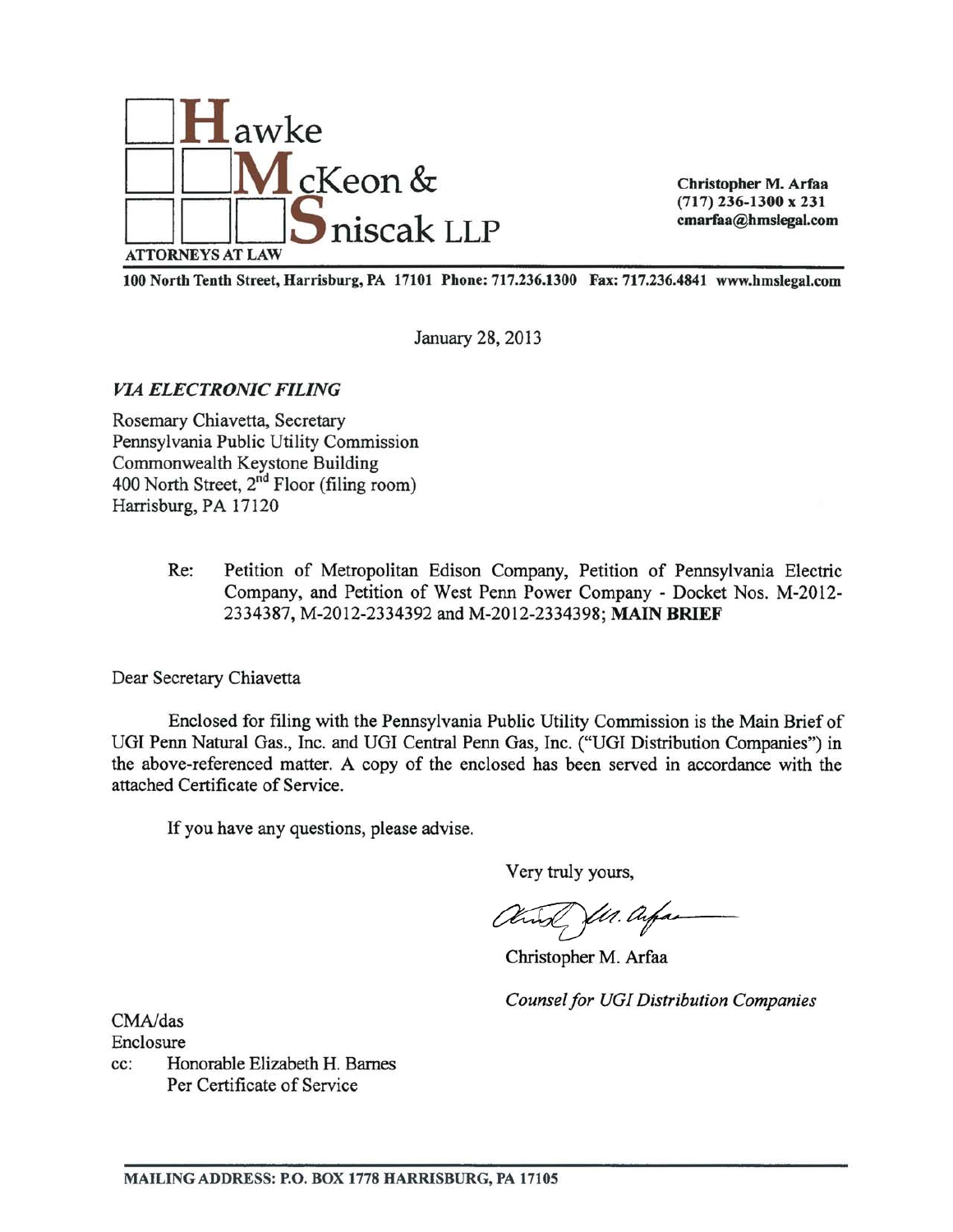#### **CERTIFICATE OF SERVICE**

I hereby certify that I have this day served a true copy of the foregoing document upon the parties, listed below, in accordance with the requirements of 52 Pa. Code  $\S$  1.54 (relating to service by a party).

### VIA E-MAIL AND FIRST CLASS MAIL

Honorable Elizabeth H. Barnes Administrative Law Judge Pennsylvania Public Utility Commission Commonwealth Keystone Building 400 North Street, 2<sup>nd</sup> Floor West P.O. Box 3265 Harrisburg, PA 17105 ebarnes@pa.gov

Kathy J. Kolich, Esquire **FirstEnergy Service Company** 76 South Main Street Akron, OH 44309 kjkolich@firstenergycorp.com

Christy M. Appleby Candis A. Tunilo **Assistant Consumer Advocate** Office of Consumer Advocate 555 Walnut Street 5<sup>th</sup> Floor, Forum Place Harrisburg, PA 17101-1923 CAppleby@paoca.org CTunilo@paoca.org

John F. Povilaitis, Esquire Buchanan, Ingersoll & Rooney, P.C. 409 Second Street, Suite 500 Harrisburg, PA 17101-1357 john.povilaitis@bipc.com

Mark C. Morrow, Esquire **Chief Regulatory Counsel UGI** Corporation 460 North Gulph Road King of Prussia, PA 19406  $morrown@u$ gicorp.com

Lauren M. Lepkoski, Esquire **FirstEnergy Service Company** 2800 Pottsville Pike P.O. Box 16001 Reading, PA 19612-6001 llepkoski@firstenergycorp.com

Daniel G. Asmus, Esquire Office of Small Business Advocate Commerce Building, Suite 1102 300 North Second Street Harrisburg, PA 17101 dasmus@state.pa.us

Susan E. Bruce, Esquire Charis Mincavage, Esquire Vasiliki Karandrikas, Esquire Teresa K. Schmittberger, Esquire McNees Wallace & Nurick, LLC 100 Pine Street PO Box 1166 Harrisburg, PA 17108-1166 sbruce@mwn.com  $emincavage@mwn.com$ vkarandrikas@mwn.com tschmittberger@mwn.com

Joseph L. Vullo, Esquire **Burke Vullo Reilly Roberts** 1460 Wyoming Avenue Forty Fort, PA 18704 jlvullo@aol.com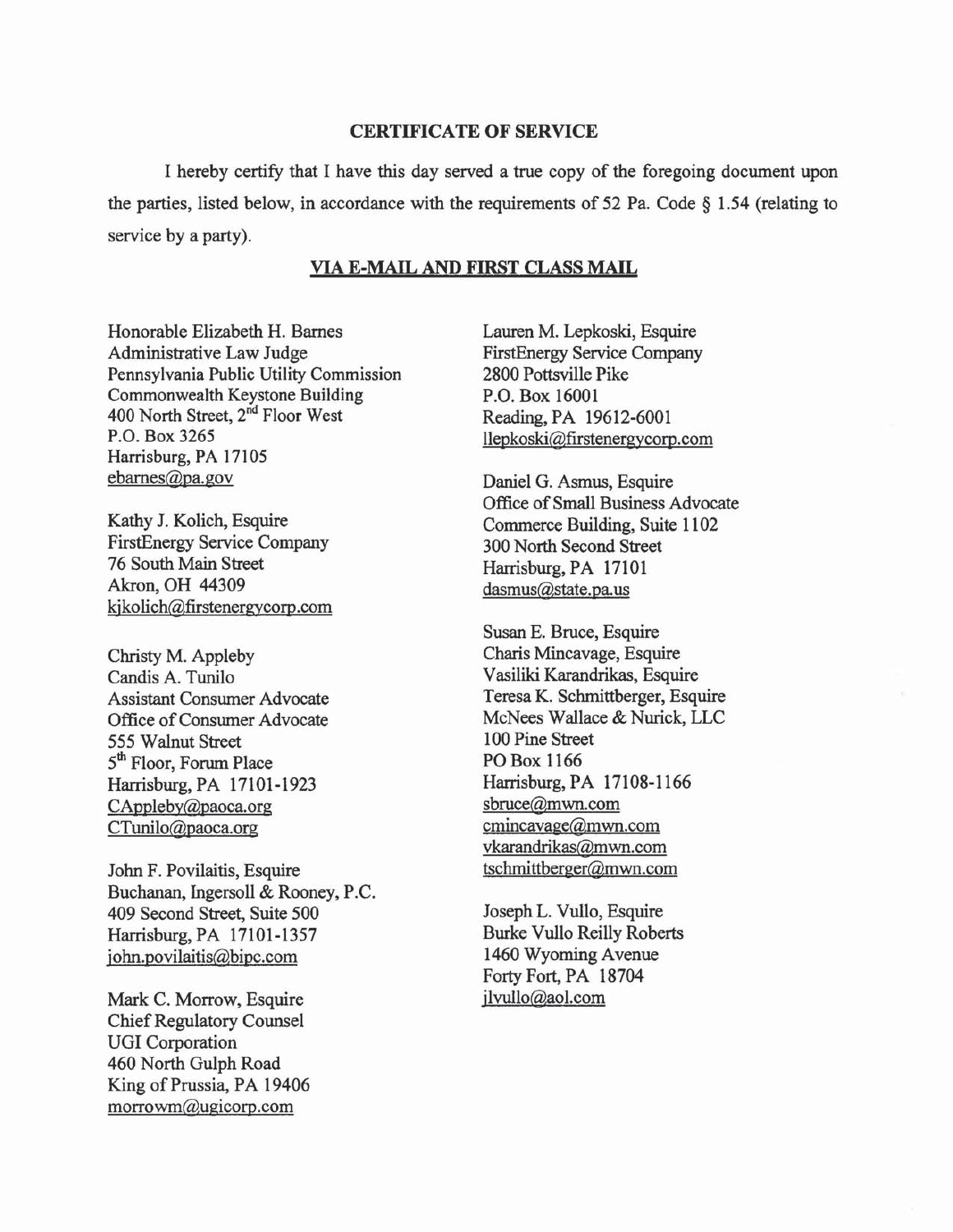Harry S. Geller, Executive Director Patrick M. Cicero, Esquire Pennsylvania Utility Law Project 118 Locust Street Harrisburg, PA 17101 pulp@palegalaid.net

Derrick P. Williamson, Esquire Barry A. Naum, Esquire Spilman, Thomas & Battle, PLLC 110 Bent Creek Blvd., Suite 101 Mechanicsburg, PA 17050 dwilliamson@spilmanlaw.com bnaum@spilmanlaw.com

Heather M. Langeland, Esquire PennFuture 200 First Avenue, Suite 200 Pittsburgh, PA 15222  $langeland@pennfuture.org$ 

Jeffrey J. Norton, Esquire Eckert Seamans Cherin & Mellott, LLC 213 Market Street, 8<sup>th</sup> Floor **PO Box 1248** Harrisburg, PA 17101-1248 jnorton@eckertseamans.com cshultz@eckertseamans.com

#### **VIA E-MAIL AND INTEROFFICE MAIL**

Thomas J. Sniscak William E. Lehman Hawke McKeon & Sniscak, LLP 100 North Tenth Street Harrisburg, PA 17101 tisniscak@hmslegal.com

Q fl1. Arfai

Christopher M. Arfaa

Dated this 28<sup>th</sup> day of January, 2013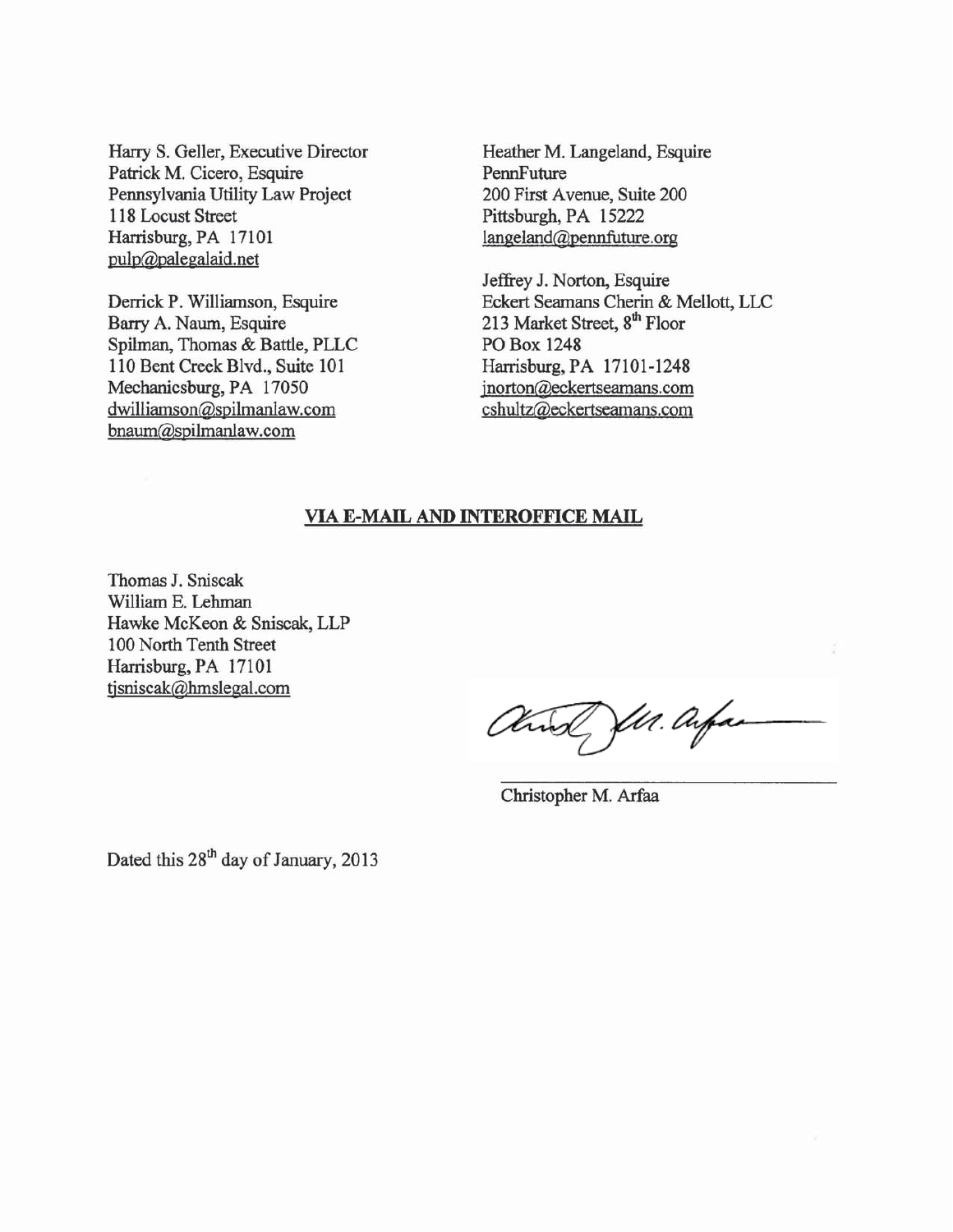### BEFORE THE PENNSYLVANIA PUBLIC UTILITY COMMISSION

Petition of Metropolitan Edison Company for Approval of its Act 129 Phase II Energy Efficiency and Conservation Plan

Petition of Pennsylvania Electric Company for Approval of its Act 129 Phase II Energy Efficiency and Conservation Plan

Petition of West Penn Power Company for Approval of its Act 129 Phase II Energy Efficiency and Conservation Plan

Docket No. M-2012-2334387

Docket No. M-2012-2334392

Docket No. M-2012-2334398

# **MAIN BRIEF OF UGI UTILITIES, INC. – GAS DIVISION, UGI PENN NATURAL GAS, INC. AND UGI CENTRAL PENN GAS, INC.**

Julia A. Conover (27451) Christopher M. Arfaa (57047) Kevin J. McKeon (30428) HAWKE MCKEON & SNISCAK LLP P.O. Box 1778 100 North Tenth Street Harrisburg, PA 17101 Phone: 717.236.1300 Fax: 717.236.4841 jaconover@hmslegal.com cmarfaa@hmslegal.com

Mark C. Morrow (33590) Chief Regulatory Counsel UGI CORPORATION 460 North Gulph Road King of Prussia, PA 19406 610.768.3628 morrowm@ugicorp.com

*Attorneys for the UGI Distribution Companies*

Dated: January 28, 2013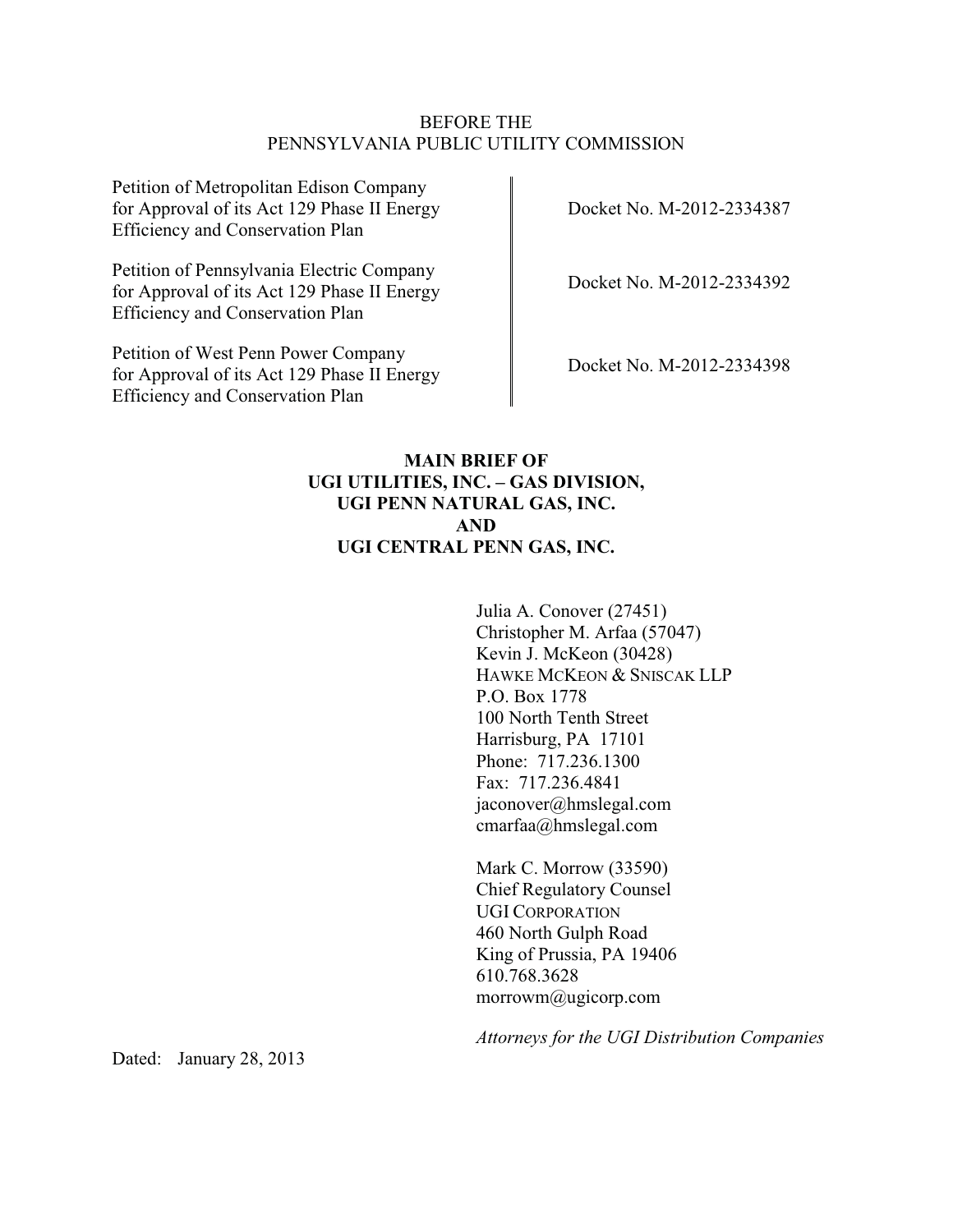# **TABLE OF CONTENTS**

| I.   |                                                                                                                                                                                                                                                                                                                                                                                                                                                                                         |  |  |  |  |  |
|------|-----------------------------------------------------------------------------------------------------------------------------------------------------------------------------------------------------------------------------------------------------------------------------------------------------------------------------------------------------------------------------------------------------------------------------------------------------------------------------------------|--|--|--|--|--|
| II.  |                                                                                                                                                                                                                                                                                                                                                                                                                                                                                         |  |  |  |  |  |
| III. |                                                                                                                                                                                                                                                                                                                                                                                                                                                                                         |  |  |  |  |  |
| IV.  |                                                                                                                                                                                                                                                                                                                                                                                                                                                                                         |  |  |  |  |  |
| V.   |                                                                                                                                                                                                                                                                                                                                                                                                                                                                                         |  |  |  |  |  |
|      | A. The UGI Distribution Companies' Proposals for Improvement of the                                                                                                                                                                                                                                                                                                                                                                                                                     |  |  |  |  |  |
|      |                                                                                                                                                                                                                                                                                                                                                                                                                                                                                         |  |  |  |  |  |
|      | $\mathbf{i}$ .<br>The public interest requires modification of the FirstEnergy Companies'<br>EEC Plans (a) to allow for the installation of a natural gas water heater in<br>those programs that promote the installation of energy efficient water<br>heating technologies, and (b) to provide an incentive for the installation<br>of a natural gas furnace or boiler instead of an air source heat pump in<br>those programs that promote the installation of energy efficient space |  |  |  |  |  |
|      | The public interest requires modification of the First Energy Companies'<br>ii.<br>EEC Plans to eliminate the payment of incentives to promote ground<br>source heat pump installations that are not cost-effective and encourage                                                                                                                                                                                                                                                       |  |  |  |  |  |
|      | The public interest requires modification of the FirstEnergy Companies'<br>iii.<br>EEC Plans to prohibit the payment of incentives where fuel switching                                                                                                                                                                                                                                                                                                                                 |  |  |  |  |  |
| VI.  |                                                                                                                                                                                                                                                                                                                                                                                                                                                                                         |  |  |  |  |  |
|      |                                                                                                                                                                                                                                                                                                                                                                                                                                                                                         |  |  |  |  |  |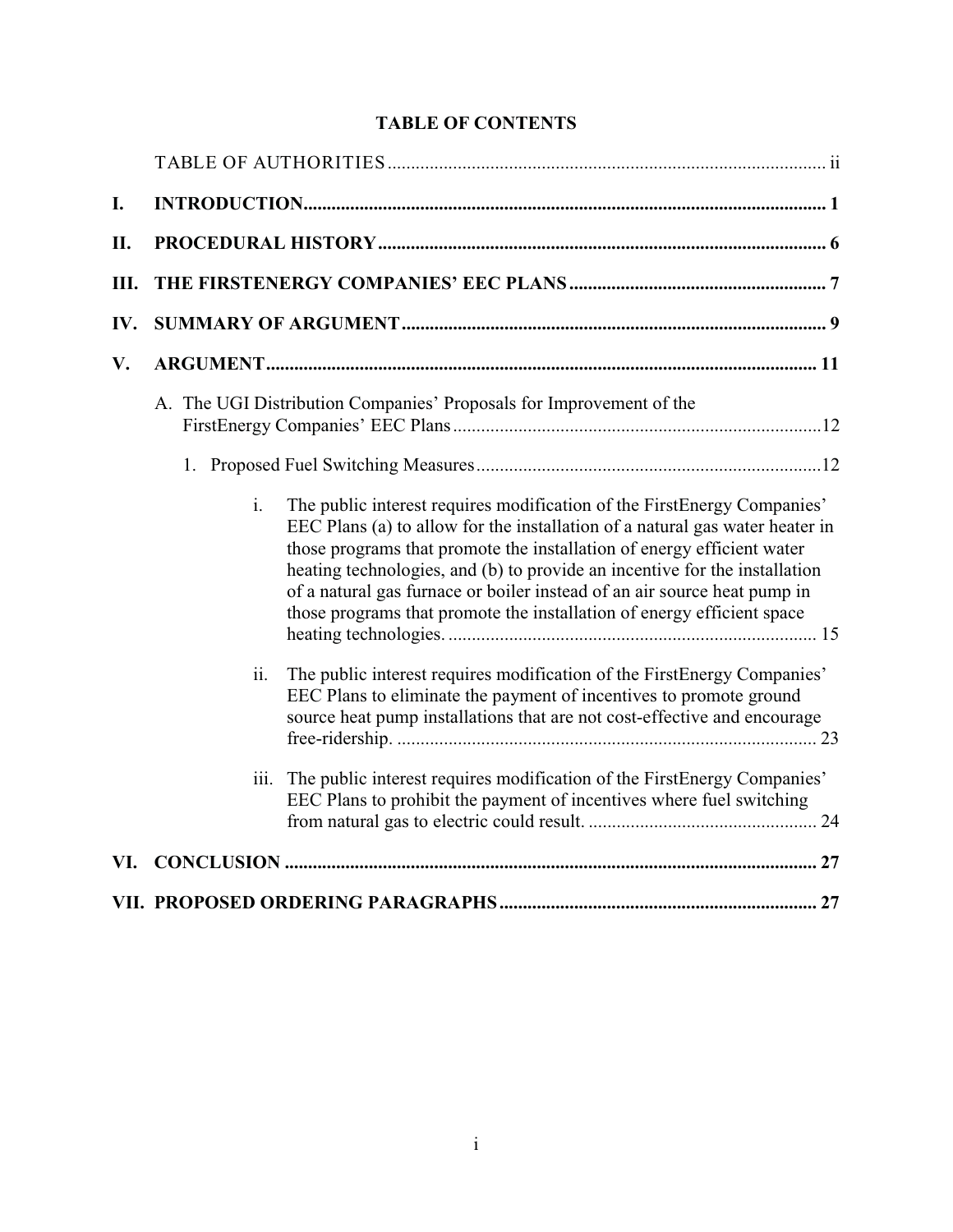# TABLE OF AUTHORITIES

# **Cases**

| Bell Telephone Co. v. Driscoll, 343 Pa. 109, 118, 21 A.2d 912, 916 (1941)  12                                                                                                                                                                                                                                                                                           |
|-------------------------------------------------------------------------------------------------------------------------------------------------------------------------------------------------------------------------------------------------------------------------------------------------------------------------------------------------------------------------|
| Citizens Water Co. v. Pennsylvania Pub. Util. Comm'n, 181 Pa. Super. 301, 124 A.2d 123, 126                                                                                                                                                                                                                                                                             |
| Duquesne Light Co. v. Pennsylvania Public Utility Comm'n, 715 A.2d 540 (Pa. Cmwlth. 1998)12                                                                                                                                                                                                                                                                             |
| Gillette v. PPL Electric Utils. Corp., Docket No. F-2011-2266733, 2012 WL 6706635 (Pa. PUC                                                                                                                                                                                                                                                                              |
| Implementation Order, In re: Energy Efficiency and Conservation Program, Docket Nos. M-                                                                                                                                                                                                                                                                                 |
| In re: Petition of PPL Electric Utilities Corporation for Approval of its Energy Efficiency and<br>Conservation Plan, Docket No. M-2009-2093216 (Pa. P.U.C. Oct. 26, 2009) 11                                                                                                                                                                                           |
| Joint Petition of Metropolitan Edison Company, Pennsylvania Electric Company and<br>Pennsylvania Power Company for Consolidation of Proceedings and Approval of Energy<br>Efficiency and Conservation Plans, Docket Nos. M-2009-2092222, M-2009-2112952 and M-                                                                                                          |
|                                                                                                                                                                                                                                                                                                                                                                         |
| Norfolk & Western Ry. Co. v. Pa. PUC, 489 Pa. 109, 413 A.2d 1037 (1980)  11                                                                                                                                                                                                                                                                                             |
| Opinion and Order, In re: Petition of Metropolitan Edison Company, Pennsylvania Electric<br>Company, Pennsylvania Power Company and West Penn Power Company for an Evidentiary<br>Hearing on the Energy Efficiency Benchmarks Established for the Period June 1, 2013<br>through May 31, 2016, Docket Nos. P-2012-2320450, P-2012-2320468, P-2012-2320480, P-           |
| Opinion and Order, Petition of West Penn Power Company d/b/a Allegheny Power for Approval<br>of its Energy Efficiency and Conservation Plan, Approval of Recovery of its Costs through a<br>Reconcilable Adjustment Clause and Approval of Matters Relating to the Energy Efficiency<br>and Conservation Plan, Docket No. M-2009-2093218 (Pa. PUC Oct. 23, 2009) 25, 26 |
| PUC v. PPL Electric Utilities Corp., Docket No. 2010-2161694, 2012 WL 2454198 (Pa. PUC                                                                                                                                                                                                                                                                                  |
| Re: 2012 Total Resource Cost (TRC) Test, Docket Nos. M02012-2300653, 2009-M-2108601, at                                                                                                                                                                                                                                                                                 |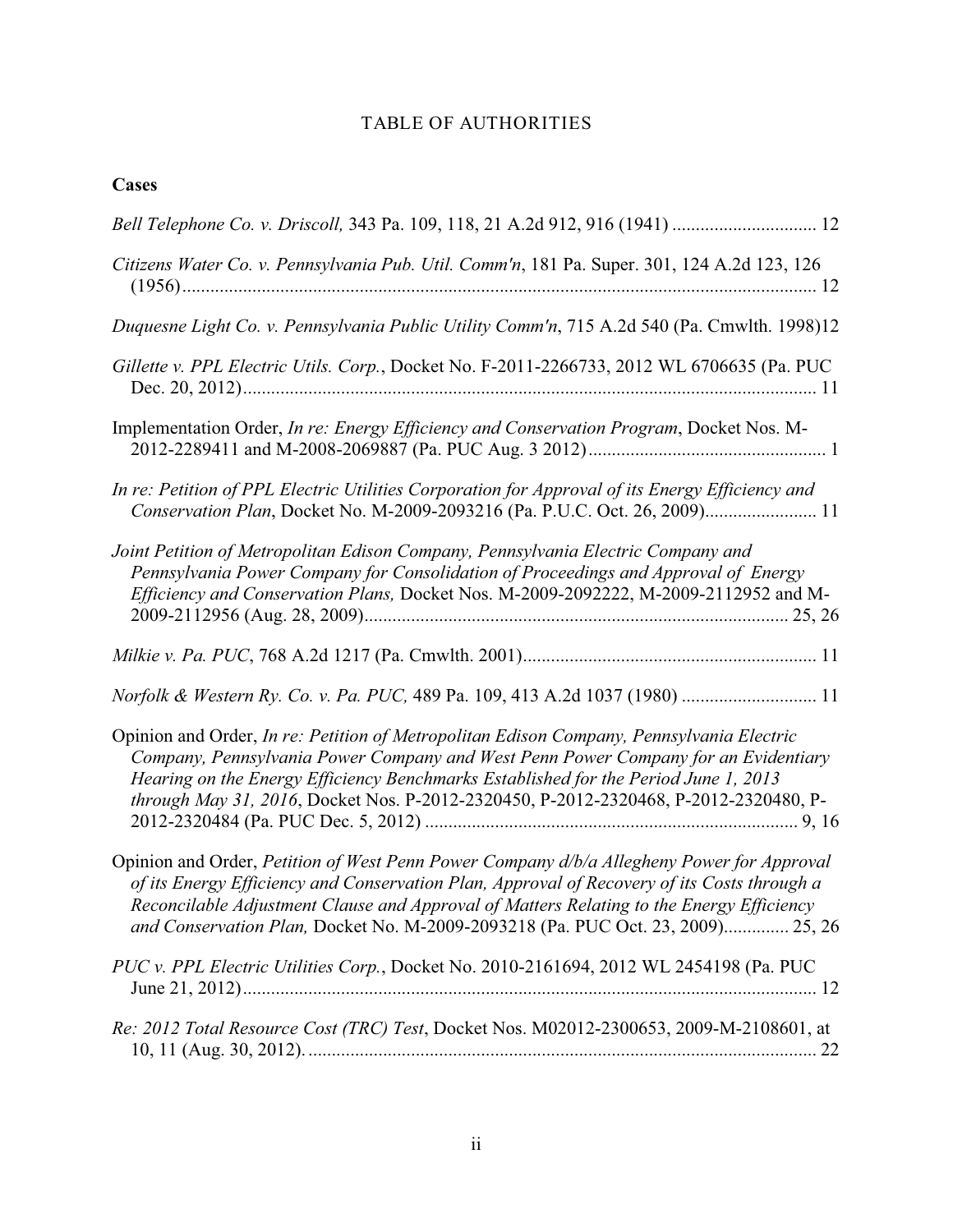| Reading & S.S.R. Co. v. Pennsylvania Pub. Util. Comm'n, 168 Pa. Super. 61, 77 A.2d 102, 104                                                                                                                                                                           |
|-----------------------------------------------------------------------------------------------------------------------------------------------------------------------------------------------------------------------------------------------------------------------|
| Samuel J. Lansberry, Inc. v. Pa. PUC, 578 A.2d 600 (Pa. Cmwlth. 1990), alloc. denied, 529 Pa.                                                                                                                                                                         |
|                                                                                                                                                                                                                                                                       |
| Statement of Chairman Robert F. Powelson, In re: Energy Efficiency and Conservation                                                                                                                                                                                   |
| <b>Statutes</b>                                                                                                                                                                                                                                                       |
|                                                                                                                                                                                                                                                                       |
|                                                                                                                                                                                                                                                                       |
|                                                                                                                                                                                                                                                                       |
|                                                                                                                                                                                                                                                                       |
|                                                                                                                                                                                                                                                                       |
|                                                                                                                                                                                                                                                                       |
| <b>Other Authorities</b>                                                                                                                                                                                                                                              |
|                                                                                                                                                                                                                                                                       |
| Proposed Rule, Energy Conservation Program for Consumer Products and Certain Commercial<br>and Industrial Equipment: Statement of Policy for Adopting Full-Fuel-Cycle Analyses Into<br>Energy Conservation Standards Program, 76 Fed. Reg. 51281 (Aug. 18, 2011).  21 |
| <b>Regulations</b>                                                                                                                                                                                                                                                    |
|                                                                                                                                                                                                                                                                       |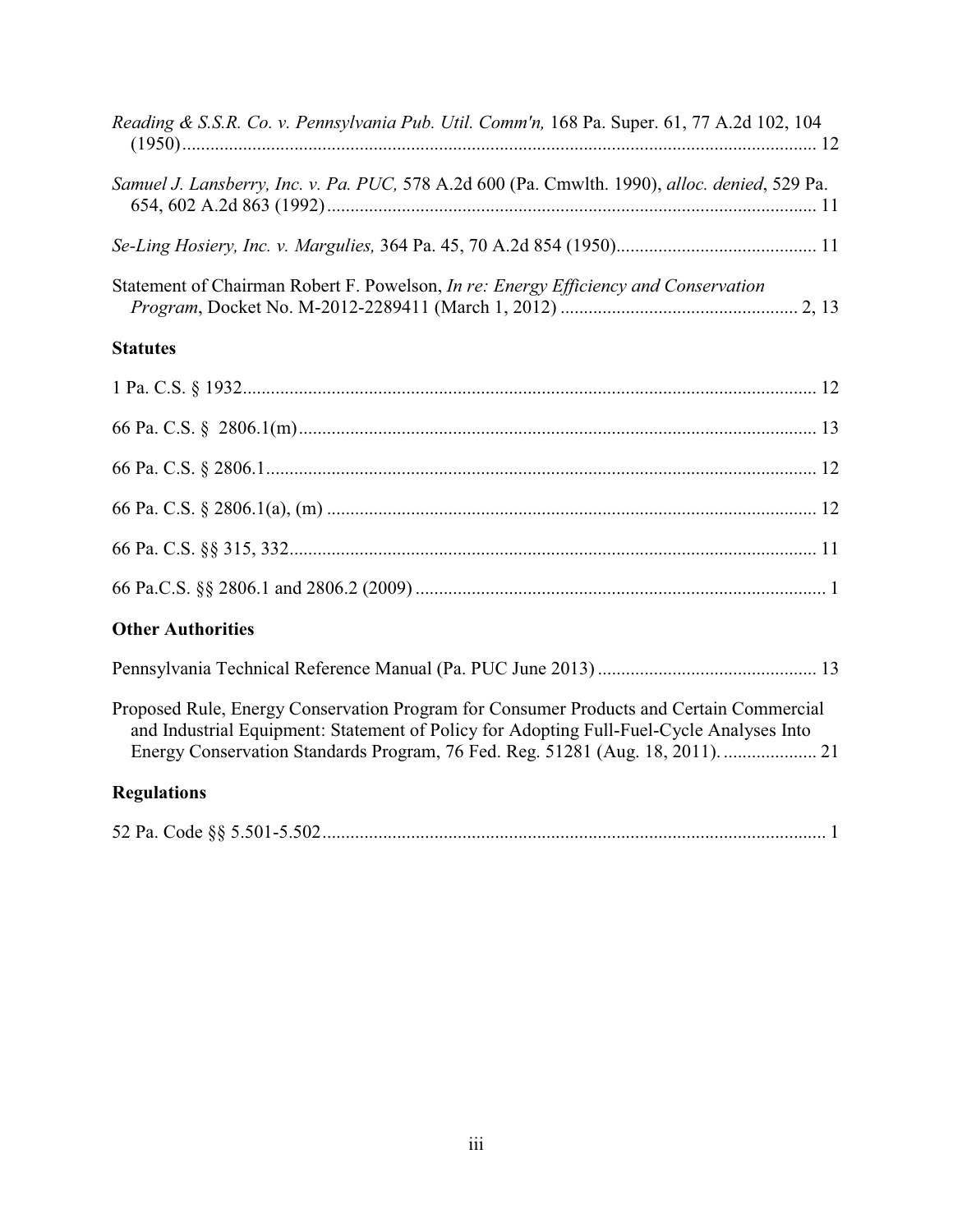Pursuant to 52 Pa. Code §§ 5.501-5.502, UGI Utilities, Inc. – Gas Division, UGI Penn Natural Gas, Inc. and UGI Central Penn Gas, Inc. (collectively, the "UGI Distribution Companies" or "UGI"), by and through their counsel, Hawke McKeon & Sniscak LLP, submit their Main Brief in accordance with the Scheduling Order dated December 28, 2012 in the above-captioned matter.

#### **I. INTRODUCTION**

This proceeding involves review by the Pennsylvania Public Utility Commission (the "Commission") of the Phase II energy efficiency and conservation plans (EEC Plans or Plans) filed on November 13, 2012 by Metropolitan Edison Company ("Met-Ed"), Pennsylvania Electric Company ("Penelec") and West Penn Power Company ("West Penn") (collectively, "FirstEnergy," the "FirstEnergy Companies" or the "Companies") (and Pennsylvania Power Company ("Penn Power")),<sup>1</sup> pursuant to Act  $129<sup>2</sup>$  and the Commission's Phase II Implementation Order.<sup>3</sup> The UGI Distribution Companies have proposed the inclusion of fuel switching alternatives in the FirstEnergy Companies' EEC Plans that could increase the electricity savings produced over the life of the Plans by **1.25 Billion kilowatt hours (1,250,000,000 kWh), or an additional seventeen percent (17%) over the proposed Plan's total savings,** and increase overall energy conservation, consistent with the goals of Act 129. Moreover, UGI's proposals are far more cost effective under the Total Resource Cost (TRC) methodology mandated by Act 129 and implemented by this Commission, yielding between

<sup>&</sup>lt;sup>1</sup> The UGI Distribution Companies have not intervened in Penn Power's Act 129 proceeding because the Penn Power and UGI service areas do not overlap. The UGI Distribution Companies have not analyzed the Penn Power EEC Plan and take no position on its merits. References to FirstEnergy, the FirstEnergy Companies and the Companies in this brief do not refer to Penn Power.

 $^{2}$  66 Pa. C.S. §§ 2806.1 and 2806.2 (2009).

<sup>3</sup> Implementation Order, *In re: Energy Efficiency and Conservation Program*, Docket Nos. M-2012-2289411 and M-2008-2069887 (Pa. PUC Aug. 3 2012) ("*2012 Implementation Order*").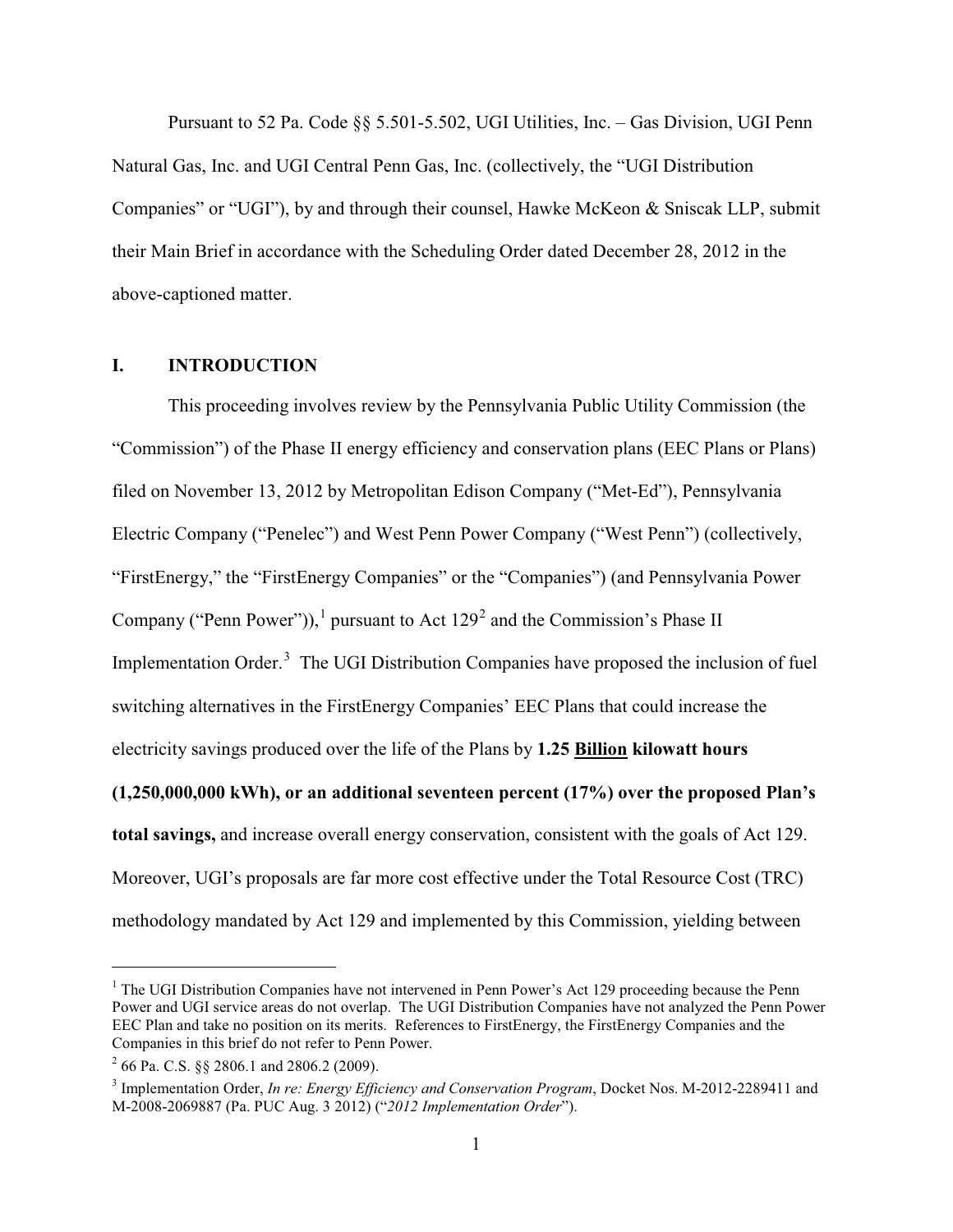\$12.2 million and \$15.8 million in customer benefits over and above those produced by the FirstEnergy Companies' Plans as filed. The FirstEnergy Companies do not dispute UGI's analysis regarding either the cost effectiveness or the overall energy savings produced by UGI's proposals. The UGI Distribution Companies therefore respectfully request that the Commission direct the FirstEnergy Companies to incorporate UGI's proposals into their EEC Plans.

Last March, when the Commission started the stakeholder process leading up to the filing of the Phase II EEC Plans, Chairman Powelson specifically cited fuel switching options as part of the "portfolio of options" that would "allow customers to noticeably reduce their energy bills, keeping money in their pockets."<sup>4</sup> Accordingly, UGI has proposed three targeted improvements to the FirstEnergy Companies' Plans that would give customers the fuels switching choice of natural gas as an energy efficiency measure for space and water heating. Specifically, UGI proposes that the Plans be modified to: (1) allow for the installation of a natural gas water heater in those programs that promote the installation of energy efficient water heating technologies as an additional qualifying measure; (2) provide an incentive for the installation of a natural gas furnace or boiler in those programs that promote the installation of energy efficient space heating technologies as an alternative to, or in addition to, air source heat pumps; and (3) eliminate the payment of incentives to promote ground source heat pump installations, unless the company can both (a) demonstrate the cost-effectiveness of this measure using consistent assumptions across all customer sectors and (b) redesign the program to eliminate free-ridership. The purpose of the third proposal is to ensure that the FirstEnergy Companies' Act 129 funds are spent for their intended purpose of reducing electricity consumption. The purpose of the first two proposals is

<sup>4</sup> Statement of Chairman Robert F. Powelson, *In re: Energy Efficiency and Conservation Program*, Docket No. M-2012-2289411 (March 1, 2012).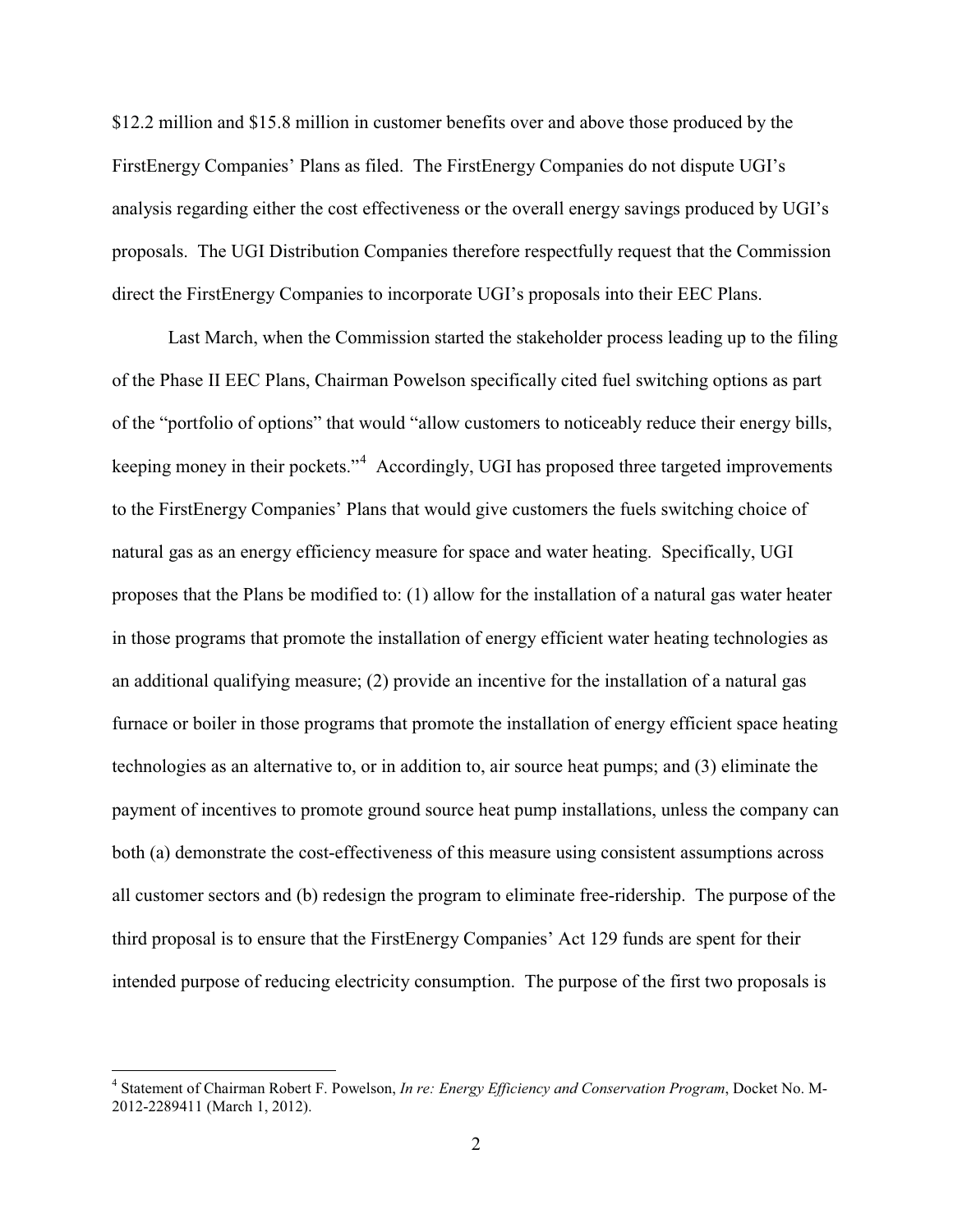to give the FirstEnergy Companies' customers the option to use natural gas to conserve electricity and achieve greater reductions in their energy bills.

UGI submitted undisputed evidence, using the Commission's own TRC methodology, showing that its proposed fuel switching alternatives are significantly more cost effective and energy efficient than the corresponding *non*-cost effective components of the FirstEnergy Companies' EEC Plans. As illustrated by the effect of adding a natural gas option to the water heating promotion and space heating incentive components of the FirstEnergy Companies' programs, the potential differences are dramatic:

| Promotion                    | Company   | Aggregate TRC<br>benefit/cost ratio<br>without natural gas | Aggregate TRC<br>benefit/cost ratio<br>with natural gas | Net additional customer<br>TRC benefits from<br>addition of natural gas |
|------------------------------|-----------|------------------------------------------------------------|---------------------------------------------------------|-------------------------------------------------------------------------|
|                              | Met-Ed    | 0.41                                                       | 1.97                                                    | \$2,265,506                                                             |
| Water Heating                | Penelec   | 0.45                                                       | 2.01                                                    | \$1,907,703                                                             |
| $(EX. UGI-2)$                | West Penn | 0.37                                                       | 1.78                                                    | \$2,507,596                                                             |
|                              | Total     |                                                            |                                                         | \$6,680,805                                                             |
|                              | Met-Ed    | 0.61                                                       | 1.72                                                    | \$4,225,762                                                             |
| <b>SEER 15</b><br>Air Source | Penelec   | 0.46                                                       | 1.88                                                    | \$3,116,902                                                             |
| Heat Pump                    | West Penn | 0.50                                                       | 1.36                                                    | \$1,836,053                                                             |
| $(EX. UGI-3)$                | Total     |                                                            |                                                         | \$9,178,717                                                             |
| <b>SEER 16</b>               | Met-Ed    | 0.61                                                       | 1.35                                                    | \$2,720,668                                                             |
| Air Source                   | Penelec   | 0.47                                                       | 1.51                                                    | \$2,308,278                                                             |
| Heat Pump                    | West Penn | 0.50                                                       | 1.04                                                    | \$494,500                                                               |
| $(EX. UGI-4)$                | Total     |                                                            |                                                         | \$5,523,446                                                             |

In every case, the FirstEnergy Companies' proposals are not cost effective under the Commission's TRC methodology, and UGI's recommended changes are cost effective using the same methodology. The contrast could not be more striking.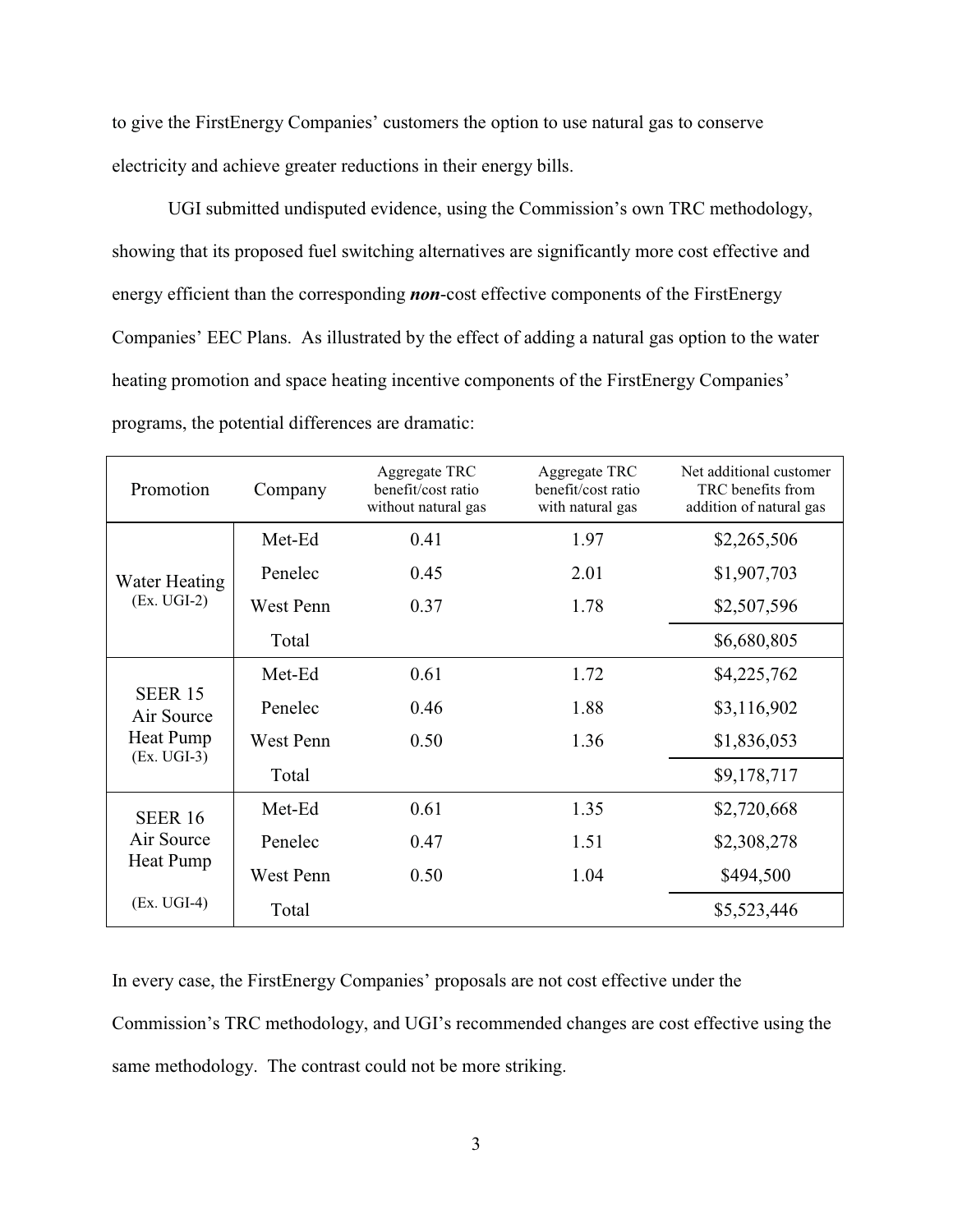In addition, as noted above, UGI's recommendations would increase the potential electricity savings under the FirstEnergy Companies' Plans by **1.25 Billion kilowatt hours**. Yet despite the undisputed cost and energy efficiency benefits of natural gas, the FirstEnergy Companies refused to consider *any* fuel switching alternatives when developing the water heating and home space heating components of their incentive programs, no matter how cost effective.

While the Commission has so far declined to mandate fuel switching measures, it has made it increasingly clear that it takes fuel switching seriously as an alternative for Act 129 Plans. The Commission convened a Fuel Switching Working Group and adopted the group's recommendations, including that cost-effective fuel switching measures should be available to EDCs and their stakeholders, that EDCs should address the design of fuel-switching programs through their stakeholder processes, and that the Bureau of Conservation, Economics and Energy Planning (CEEP) be directed to develop TRM protocols and changes to the TRC test to accommodate energy efficiency measures involving fuel switching. As a result, the TRM now includes deemed evaluation, measurement and verification protocols for specific energy efficiency measures that involve switching from electricity to another fuel source, and the TRC test has been expanded accordingly. In Chairman Powelson's words, energy efficiency measures made possible by fuel switching are now among the "portfolio of options" the Commission has assembled to empower Pennsylvanians "to take control over their energy usage to reduce their household costs."

Therefore, it is no longer appropriate for an EDC to simply refuse even to *consider* including fuel switching alternatives in its EEC plan, as the FirstEnergy Companies have done here. Where, as in these cases, fuel switching options would make an EEC plan significantly

4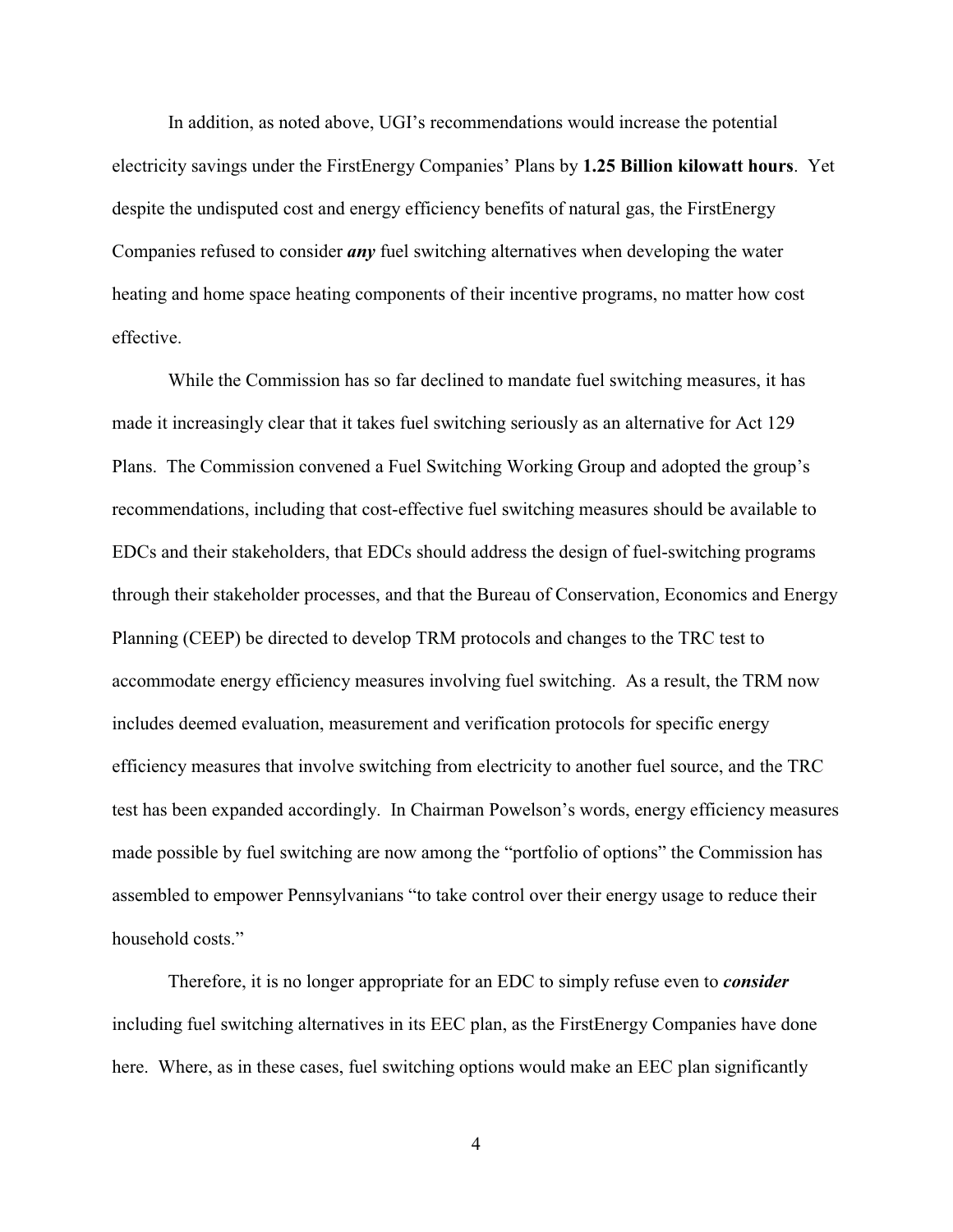more cost effective, conserve significantly more energy, and can be easily done in a way that dramatically increases customer choice, the public interest requires an EDC to include those fuel switching options in its EEC plan and, in addition, to raise their customers' awareness of the benefits of those options in their education, awareness and outreach programs.

The FirstEnergy Companies' EEC Plans are deficient not only because they do not include fuel switching alternatives that reduce energy consumption, but also because their rebates for the installation of high efficiency heat pumps may actually be *increasing* electricity load. Therefore, the UGI Distribution Companies also recommend that the Commission require the FirstEnergy Companies to amend their Plans to prohibit the payment of incentives where fuel switching from *natural gas* to *electric* could result.

Accordingly, the UGI Distribution Companies respectfully request that the Commission reject the FirstEnergy Companies EEC Plans in their present form and direct to modify their respective Plans to:

- 1. Provide the same incentive as the FirstEnergy Companies proposed for efficient water heating measures to every customer who installs a natural gas water heater with an energy factor  $(EF)$  greater than 67%, the efficiency of an Energy Star® natural gas water heater.
- 2. Provide in lieu of, or as an alternative to, the ASHP measure: (a) an incentive payment of \$1,400 to every residential customer who installs a natural gas furnace with an annual fuel use efficiency (AFUE) greater than 95% and a SEER 15 electric central air conditioning unit; and (b) an incentive payment of \$2,500 to every residential customer who installs a natural gas furnace with an AFUE greater than 95% and a SEER 16 electric central air conditioning unit. The FirstEnergy Companies shall accommodate this modification by (a) lowering participant levels, (b) funding the same participant levels by a reduction in funding to measures with lower cost effectiveness than those proposed by UGI, (c) funding through the use of eliminated ground source heat pump program budget funds, or (d) a combination of (a), (b) and (c).
- 3. Eliminate the payment of incentives to promote ground source heat pump installations.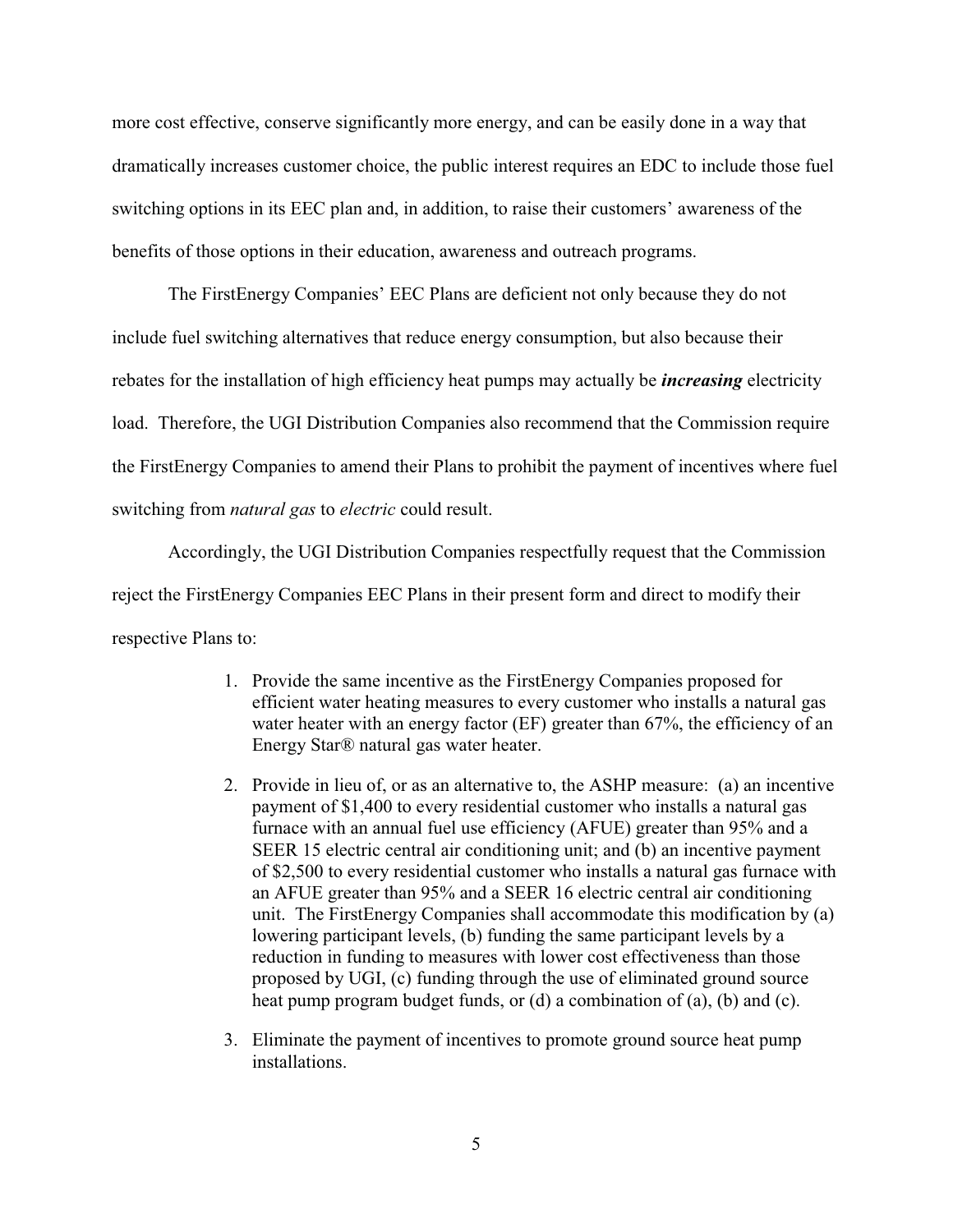- 4. Prohibit the payment of incentives where fuel switching from natural gas to electric could result.
- 5. Inform their customers of the true electricity savings that would be achieved by employing natural gas water heating and natural gas space heating measures and shall give such measures the same exposure as other efficient equipment measures in their Phase II education, awareness and outreach programs.

### **II. PROCEDURAL HISTORY**

The FirstEnergy Companies and Penn Power filed a joint petition for consolidation and approval of their respective Act 129 Phase II EEC Plans together with supporting statements on November 13, 2012. Notice of the filing was published in the *Pennsylvania Bulletin* on December 1, 2012.<sup>5</sup> The UGI Distribution Companies filed a petition to intervene on December 4, 2012. Since UGI's service area does overlap Penn Power's service area, the UGI Distribution Companies' petition to intervene was limited to the proceedings concerning the Met-Ed, Penelec and West Power EEC Plans. The proceedings were assigned to Administrative Law Judge Elizabeth H. Barnes, who convened a prehearing conference on December 19, 2012. On December 28, 2012, ALJ Barnes issued a Scheduling Order that, among other things, consolidated the FirstEnergy and Penn Power proceedings for hearings and granted UGI's petition to intervene.

On January 8, 2013, the UGI Distribution Companies timely served on all parties of record UGI Statement No. 1, the direct testimony of Paul H. Raab, together with UGI Exhibits 1 through 6, which set forth the UGI Distribution Companies' recommendations for improvements to the FirstEnergy Companies' EEC Plans and demonstrate how those recommendations will aid

<sup>5</sup> 42 Pa. Bulletin 7372 (Dec. 1, 2012).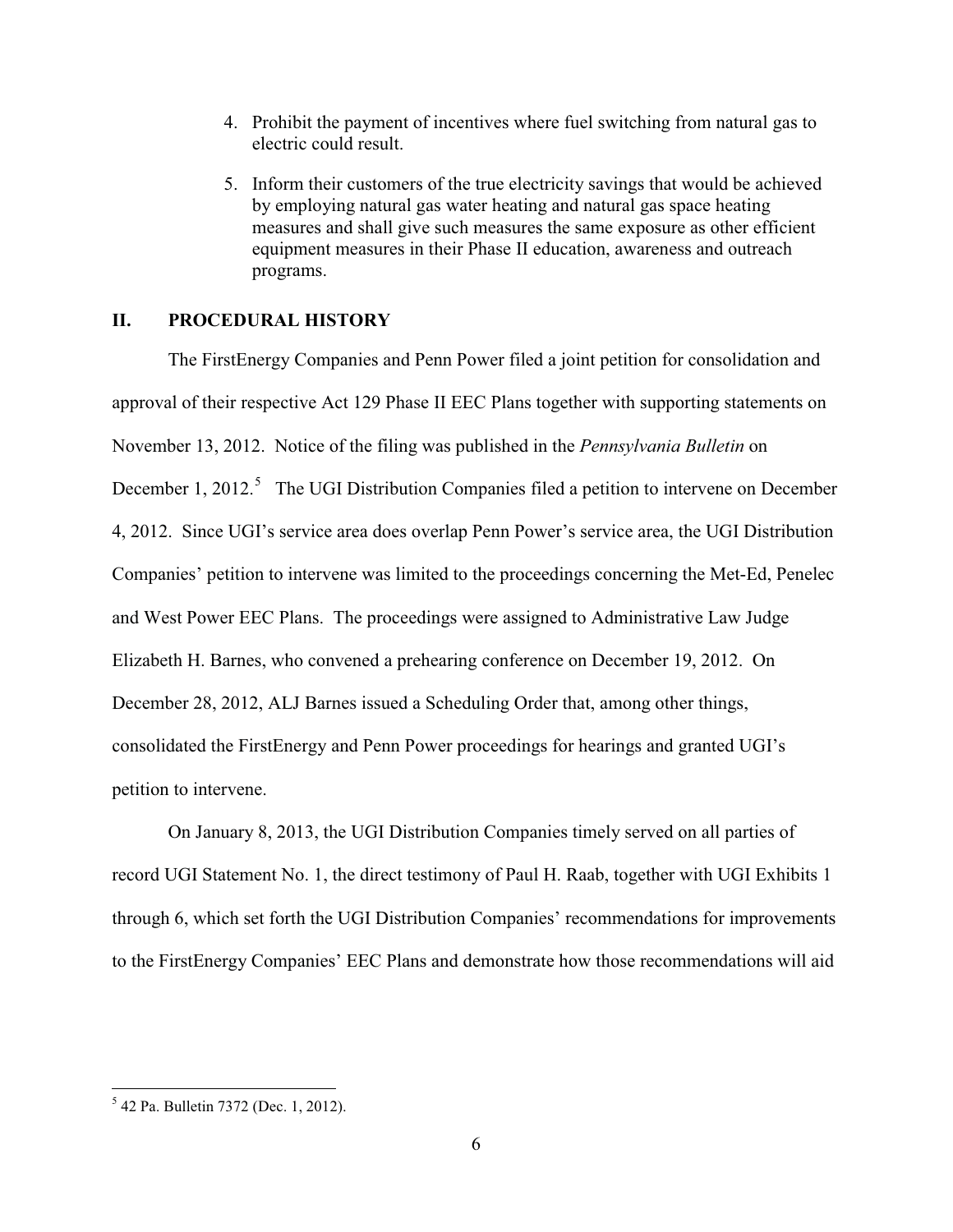the Companies, and thus the Commission, in implementing Act 129's energy conservation requirements.<sup>6</sup>

A hearing was held before ALJ Barnes on January 17, 2013, during which UGI Statement No. 1 and Exhibits UGI-1 through UGI-6 were admitted into the record of this proceeding,  $\frac{7}{1}$  as were the FirstEnergy Companies' EEC Plans and supporting statements, and the statements of several other intervenors. During the hearing, counsel for the FirstEnergy Companies informed ALJ Barnes that a partial settlement had been reached with respect to most issues, and a proposed settlement term sheet was admitted into the record. The proposed partial settlement does not address the issues raised by the UGI Distribution Companies. ALJ Barnes set a deadline of January 28, 2013 for a fully executed Joint Petition for Settlement and statements in support to be filed by the signatory parties.

#### **III. THE FIRSTENERGY COMPANIES' EEC PLANS**

The FirstEnergy Companies propose to implement nine programs to satisfy their Phase II Act 129 requirements. The programs (which address all customer classes, including the government sector) include: Appliance Turn-In; Residential Home Performance; Residential Energy-Efficiency Products; Low-Income; Energy Efficient Equipment Programs for small and large commercial and industrial customers; Energy Efficient Buildings Programs for small and large commercial and industrial customers; and a Governmental and Institutional Program.

The Appliance Turn-In program provides rebates to consumers for turning in a working refrigerator, freezer, or room air-conditioner. The Residential Home Performance Program provides energy efficiency education and awareness along with measures and incentives for

<sup>6</sup> Several of the UGI exhibits are marked "confidential" because they contain information that the FirstEnergy Companies initially designated as proprietary. Counsel for the FirstEnergy Companies subsequently informed counsel for UGI that the information was not proprietary. Therefore, the UGI exhibits may be publicly disclosed.  $<sup>7</sup>$  Tr. at 52.</sup>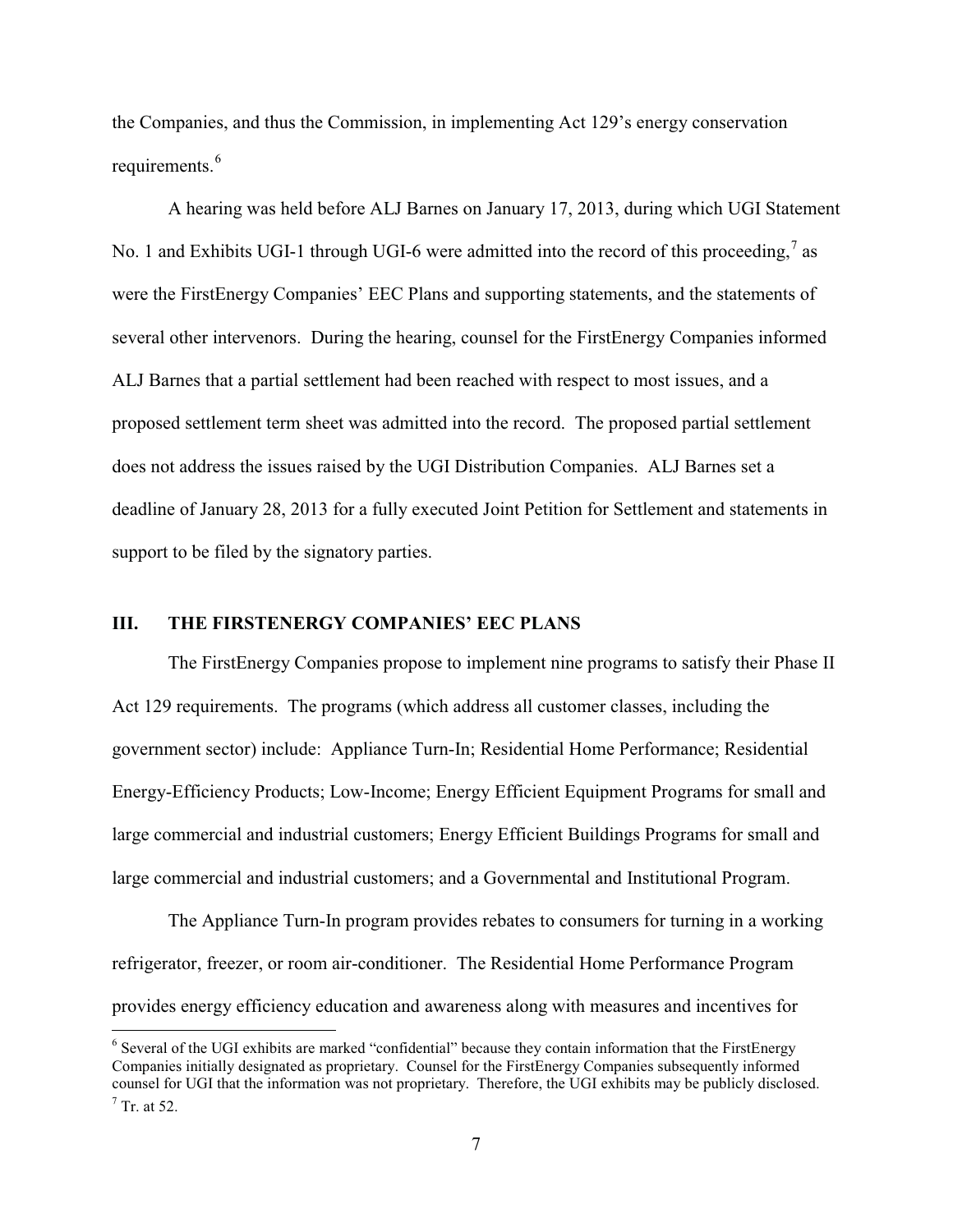customers to conserve energy in their homes, and the Residential Energy-Efficiency Products Program provides rebates to consumers and financial incentives and support to retailers and manufacturers that sell energy efficient products, such as HVAC equipment, appliances, lighting, home electronics and other products. The Low-Income Program provides basic to comprehensive whole house measures, through direct mail or direct installation, and educates customers about their home's energy use and ways to save energy in low-income households. The Energy Efficient Equipment Programs for small and large commercial and industrial customers provides financial incentives (prescriptive and performance) and support to customers directly, or through trade allies, for purchasing and installing energy efficient equipment and products. The Energy Efficient Buildings Programs for small and large commercial and industrial customers provides financial incentives and support to customers for implementing building shell or system improvements. Other delivery mechanisms include incentives towards audits and kits and audits with direct installation of measures targeted at small business. Finally, the Governmental and Institutional Program provides financial incentives and support to Governmental & Institutional customers for the installation of energy efficient equipment and products.

The FirstEnergy Companies express concerns in joint petition and their individual plan filings, as well as in the direct testimony of Mr. John C. Dargie, $\delta$  that the Companies will have difficulty meeting the Phase II consumption reduction benchmarks established by the Commission. In addition, on August 20, 2012, the FirstEnergy Companies and Penn Power petitioned for an evidentiary hearing on the Phase II energy efficiency benchmarks established by the Commission, asserting that the goals for energy reductions set by the Commission for

<sup>8</sup> FirstEnergy Statement No. 1.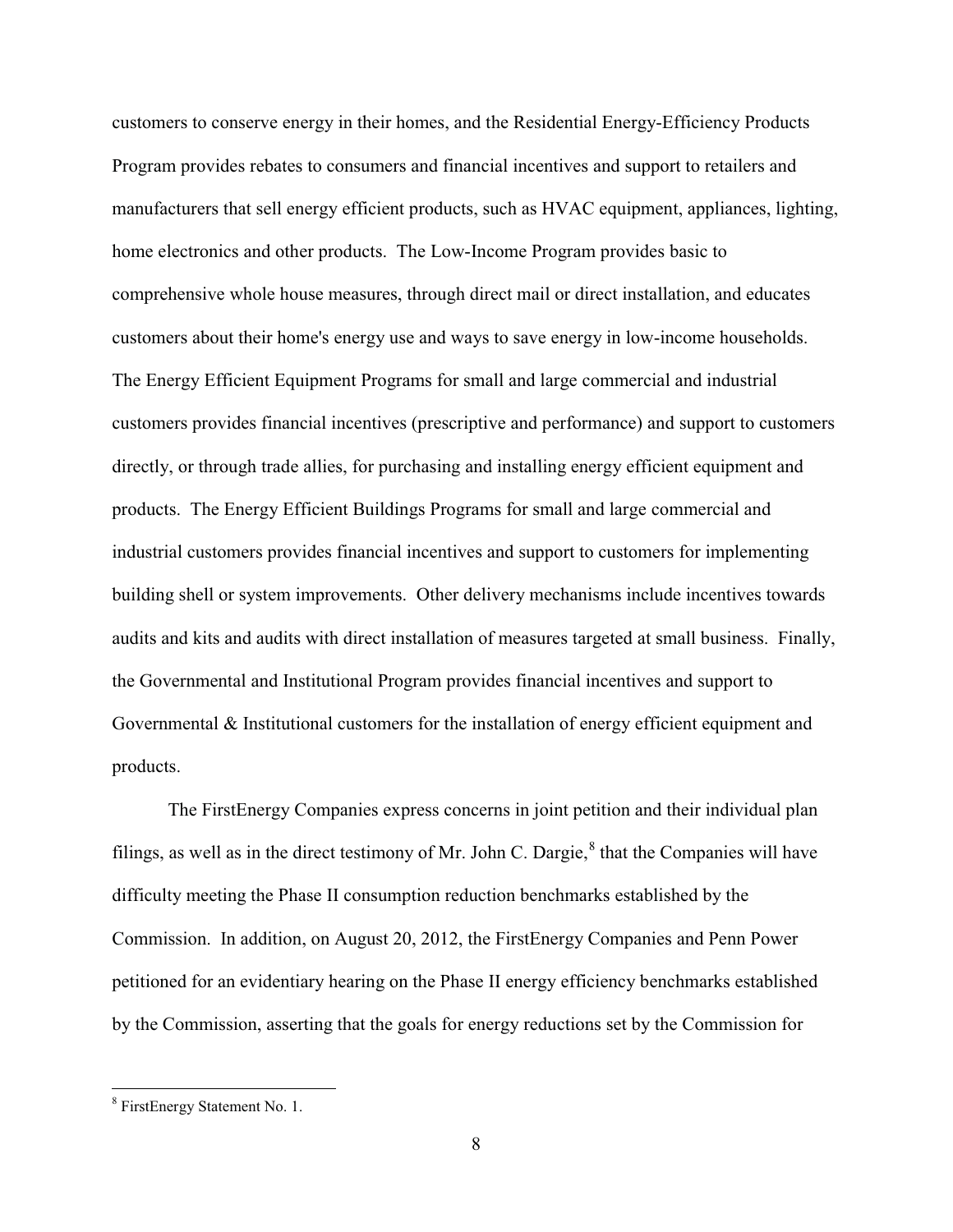Phase II are too high and should be lowered.<sup>9</sup> On December 5, the Commission entered an opinion and order denying the petition and affirming the energy efficiency benchmarks challenged by the Companies.<sup>10</sup> In view of the relatively low cost effectiveness of the FirstEnergy Companies' energy efficiency incentives, this problem appears to stem from poor program selection rather than any inherent defect in the benchmarks.<sup>11</sup> The FirstEnergy Companies have selected a mix of programs that clearly favor small, incremental gains in the efficiency of electric appliances. Adoption of programs that completely eliminate the use of electricity for space heating and water heating purposes, where appropriate, will help the FirstEnergy Companies to achieve the Commission's Phase II consumption reduction benchmarks and would improve the cost-effectiveness of the overall plans.<sup>12</sup> The UGI Distribution Companies demonstrate how this can be easily accomplished through the modification of certain of the FirstEnergy Companies' specific programs.

#### **IV. SUMMARY OF ARGUMENT**

The FirstEnergy Companies bear the burden of proof as the parties seeking affirmative relief from the Commission. Each of the FirstEnergy Companies therefore must prove that its EEC Plan not only (a) meets the consumption reduction target and other program requirements set forth in Act 129 and the Commission's implementation orders; (b) is prudent and cost

<sup>9</sup> Opinion and Order, *In re: Petition of Metropolitan Edison Company, Pennsylvania Electric Company, Pennsylvania Power Company and West Penn Power Company for an Evidentiary Hearing on the Energy Efficiency Benchmarks Established for the Period June 1, 2013 through May 31, 2016*, Docket Nos. P-2012-2320450, P-2012- 2320468, P-2012-2320480, P-2012-2320484, at 8 (Pa. PUC Dec. 5, 2012).

<sup>10</sup> *Id.* at 22.

<sup>&</sup>lt;sup>11</sup> In their comments filed in Docket No. M-2012-2289411, the UGI Distribution Companies addressed this very issue, urging the Commission to be "mindful of the potential bias of EDCs for programs favoring incremental gains in the efficiency of electric appliances, rather than programs eliminating the use of electricity for certain heating purposes, and should consider taking a more proactive role in making sure that the most cost-effective programs for consumers are selected." (UGI Statement No. 1 at 10 (quoting UGI Distribution Comments at 6).)

<sup>&</sup>lt;sup>12</sup> UGI Statement No. 1 at 10-11.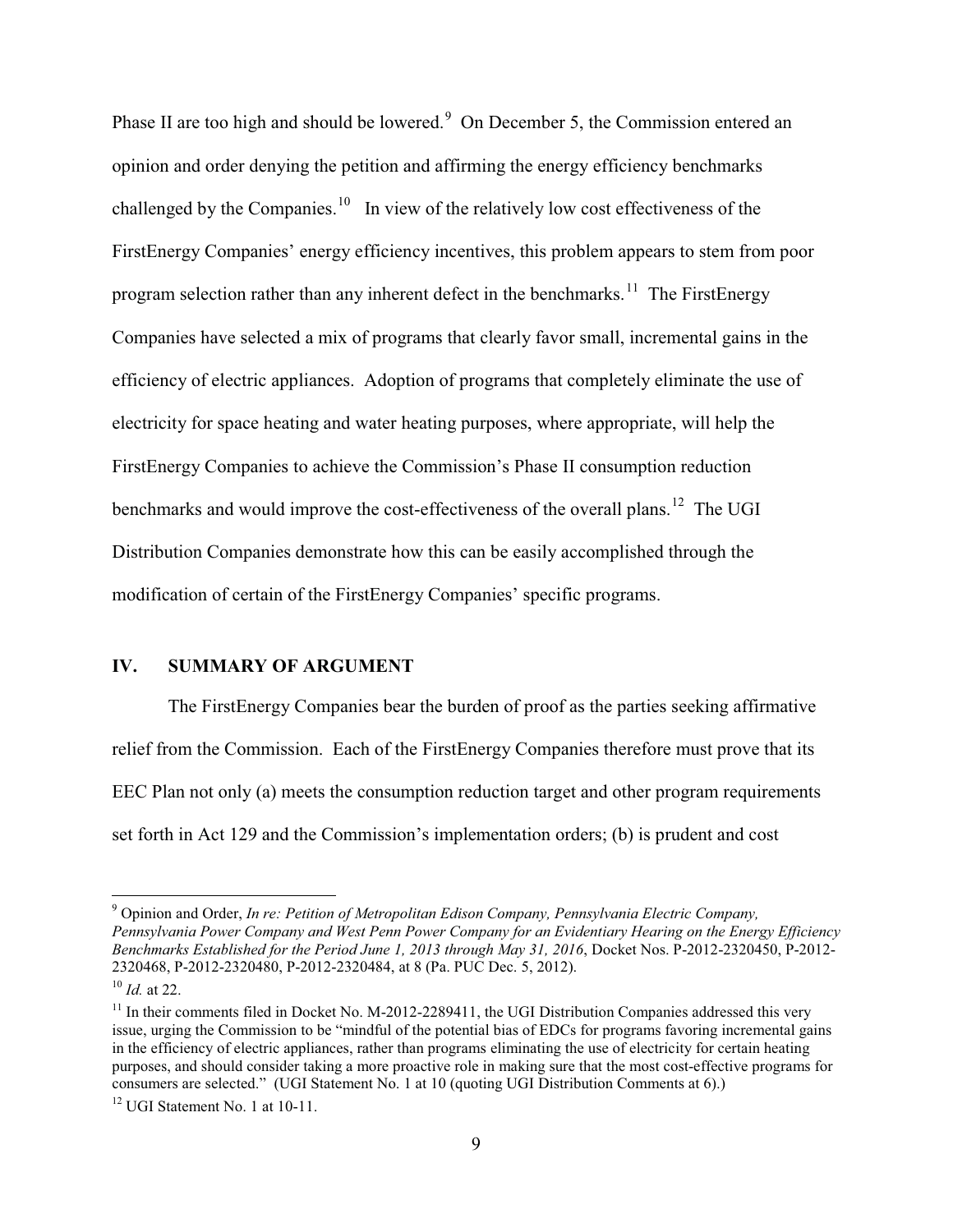effective, consistent with Pennsylvania's energy conservation policies as established by the General Assembly; and (c) is in the public interest.

UGI has introduced substantial evidence showing that that the FirstEnergy Companies' Plans are neither prudent nor cost effective, and that, absent the inclusion of natural gas energy efficiency measures such as those proposed by UGI and the elimination of certain wasteful components, approval of the Plans would not be in the public interest. The FirstEnergy Companies have failed to rebut UGI's showing. Therefore, the Companies have failed to bear their burdens of proof, their petitions for approval of their EEC Plans as filed must be denied, and they should be directed to re-file their plans modified to:

- 1. Provide the same incentive as the FirstEnergy Companies proposed for efficient water heating measures to every customer who installs a natural gas water heater with an energy factor (EF) greater than 67%, the efficiency of an Energy Star® natural gas water heater.
- 2. Provide in lieu of, or as an alternative to, the ASHP measure: (a) an incentive payment of \$1,400 to every residential customer who installs a natural gas furnace with an annual fuel use efficiency (AFUE) greater than 95% and a SEER 15 electric central air conditioning unit; and (b) an incentive payment of \$2,500 to every residential customer who installs a natural gas furnace with an AFUE greater than 95% and a SEER 16 electric central air conditioning unit. The FirstEnergy Companies shall accommodate this modification by (a) lowering participant levels, (b) funding the same participant levels by a reduction in funding to measures with lower cost effectiveness than those proposed by UGI, (c) funding through the use of eliminated ground source heat pump program budget funds, or (d) a combination of (a), (b) and (c).
- 3. Eliminate the payment of incentives to promote ground source heat pump installations.
- 4. Prohibit the payment of incentives where fuel switching from natural gas to electric could result.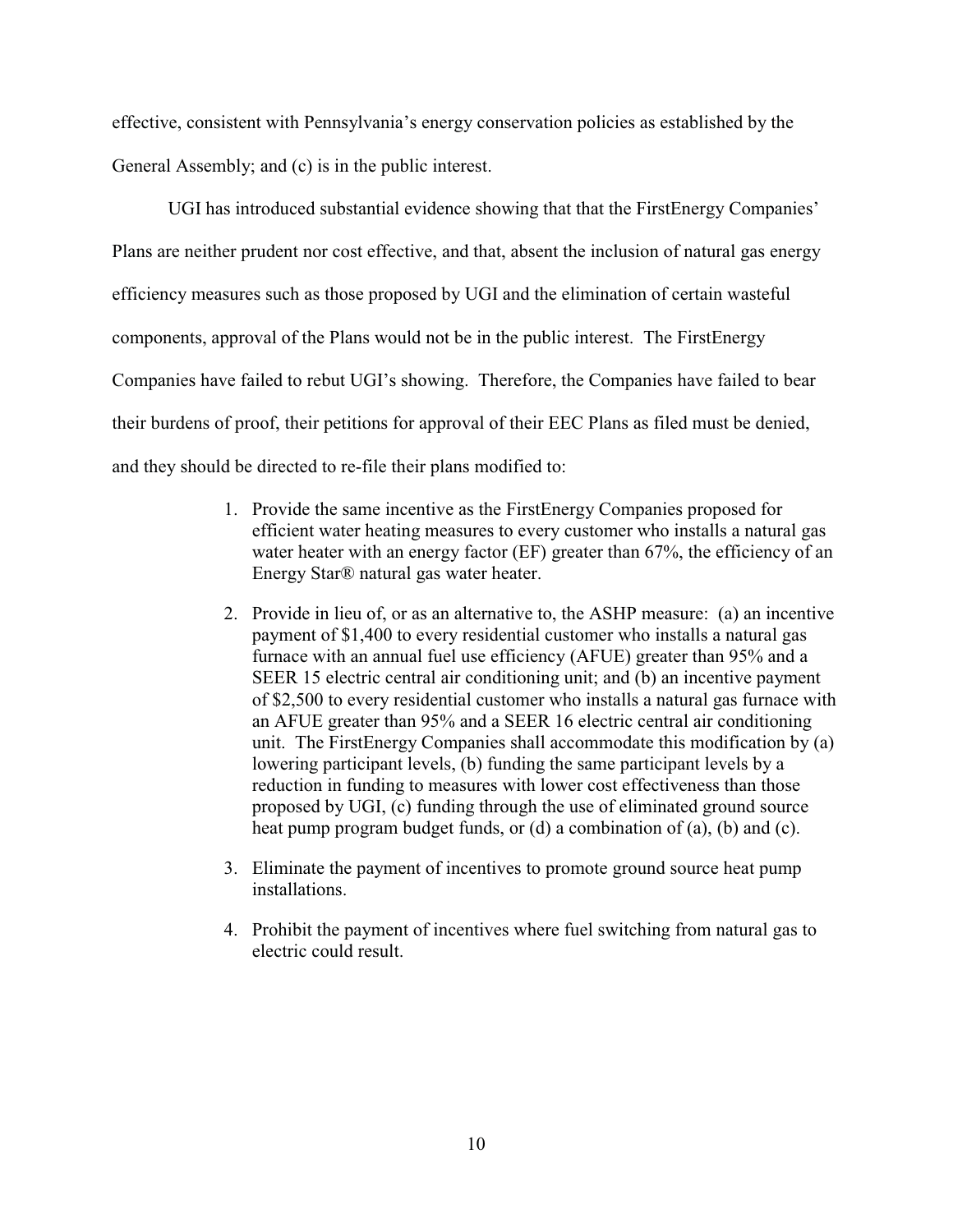5. Inform their customers of the true electricity savings that would be achieved by employing natural gas water heating and natural gas space heating measures and shall give such measures the same exposure as other efficient equipment measures in their Phase II education, awareness and outreach programs.

## **V. ARGUMENT**

The FirstEnergy Companies bear the burden of proof as the parties seeking affirmative relief from the Commission.<sup>13</sup> Each FirstEnergy Company must establish its case by a preponderance of the evidence.<sup>14</sup> A preponderance of the evidence is established by presenting evidence that is more convincing, by even the smallest amount, than that presented by the other parties to the case.<sup>15</sup> Additionally, this Commission's decision must be supported by substantial evidence in the record. More is required than a mere trace of evidence or a suspicion of the existence of a fact sought to be established.<sup>16</sup> While the burden of persuasion may shift back and forth during a proceeding, the burden of proof never shifts. The burden of proof always remains on the party seeking affirmative relief from the Commission.<sup>17</sup>

In this context, this means that each of the FirstEnergy Companies must prove that its EEC Plan not only (a) meets the consumption reduction target and other program requirements set forth in Act 129 and the Commission's implementation orders; (b) is prudent and cost effective, consistent with Pennsylvania's energy conservation policies as established by the

<sup>13</sup> 66 Pa. C.S. §§ 315, 332; *see, e.g., In re: Petition of PPL Electric Utilities Corporation for Approval of its Energy Efficiency and Conservation Plan*, Docket No. M-2009-2093216 (Pa. P.U.C. Oct. 26, 2009).

<sup>14</sup> *Samuel J. Lansberry, Inc. v. Pa. PUC,* 578 A.2d 600 (Pa. Cmwlth. 1990), *alloc. denied*, 529 Pa. 654, 602 A.2d 863 (1992).

<sup>15</sup> *Se-Ling Hosiery, Inc. v. Margulies,* 364 Pa. 45, 70 A.2d 854 (1950).

<sup>16</sup> *Norfolk & Western Ry. Co. v. Pa. PUC,* 489 Pa. 109, 413 A.2d 1037 (1980).

<sup>17</sup> *Gillette v. PPL Electric Utils. Corp.*, Docket No. F-2011-2266733, 2012 WL 6706635 (Pa. PUC Dec. 20, 2012) (citing *Milkie v. Pa. PUC*, 768 A.2d 1217 (Pa. Cmwlth. 2001)).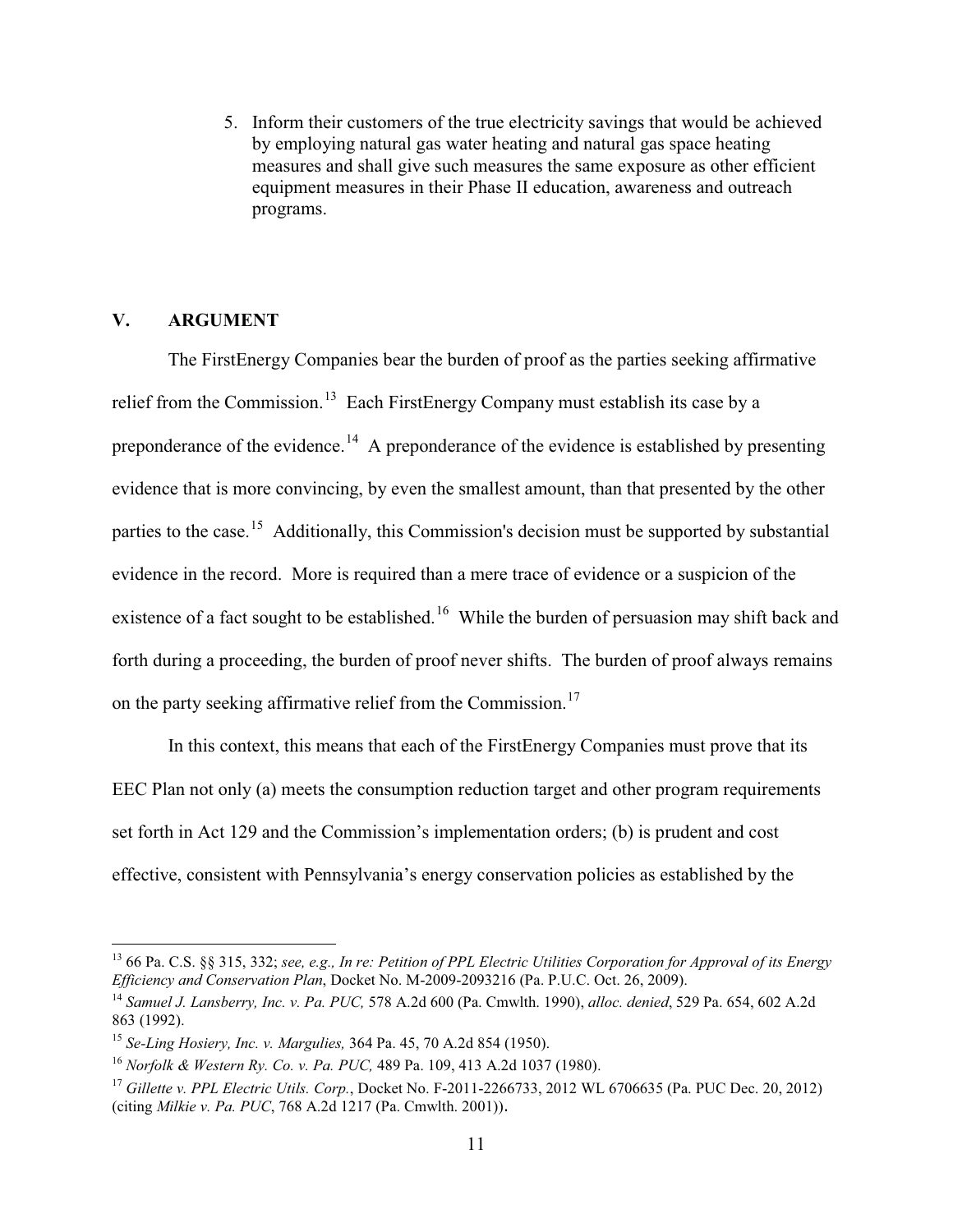General Assembly;<sup>18</sup> and (c) is in the public interest.<sup>19</sup> UGI has introduced substantial evidence showing that that the FirstEnergy Companies' Plans are neither prudent nor cost effective, and that, absent the inclusion of natural gas energy efficiency measures such as those proposed by UGI and the elimination of certain wasteful components, approval of the Plans would not be in the public interest. The FirstEnergy Companies have failed to rebut UGI's showing. Therefore, the Companies have failed to bear their burdens of proof, and their petitions for approval of their EEC Plans, absent the modifications proposed by UGI, must be denied.

# **A. The UGI Distribution Companies' Proposals for Improvement of the FirstEnergy Companies' EEC Plans**

## **1. Proposed Fuel Switching Measures**

Act 129 requires "energy demand and consumption" reductions through the adoption of energy efficiency and conservation measures, which are broadly defined to include "technologies, management practices or other measures employed by retail customers that reduce electricity consumption or demand."<sup>20</sup> "Energy efficiency and conservation measures *shall include* . . . energy efficient heating and cooling equipment or systems and energy efficient

<sup>&</sup>lt;sup>18</sup> Although Act 129 does not expressly require a determination by the Commission that an EEC plan be "prudent" and cost effective," 66 Pa. C.S. § 2806.1 is *in pari materia* with 66 Pa. C.S. § 1319(a)(1) of the Public Utility Code, which permits electric utilities that establish conservation programs to recover the costs of those programs only after a Commission determination that the programs are "prudent and cost effective." *See* 1 Pa. C.S. § 1932(a) ("Statutes or parts of statutes are in pari materia when they relate to the same persons or things or to the same class of persons or things.). The General Assembly has directed that "[s]tatutes in pari materia shall be construed together, if possible, as one statute." *Id.* § 1932(b). Therefore, an EDC seeking approval of an Act 129 Plan must demonstrate not only that the plan will meet the conservation criteria set forth in 66 Pa. C.S. § 2806.1, but also that the plan is "prudent and cost effective" as that term is used in 66 Pa. C.S. § 1319(a)(1). *Cf. PUC v. PPL Electric Utilities Corp.*, Docket No. 2010-2161694, 2012 WL 2454198 (Pa. PUC June 21, 2012) ("An interpretation of Section 2806(h) in isolation, without regard to Section 1304, would authorize the Commission to approve unreasonable rate preferences or advantages. That indeed would be a novel interpretation of the Code.").

<sup>&</sup>lt;sup>19</sup> "It is the Commission's duty to determine the public interest, *Reading & S.S.R. Co. v. Pennsylvania Pub. Util. Comm'n,* 168 Pa. Super. 61, 77 A.2d 102, 104 (1950), and to protect the rights of the public. *Citizens Water Co. v. Pennsylvania Pub. Util. Comm'n*, 181 Pa. Super. 301, 124 A.2d 123, 126 (1956). *See also Bell Telephone Co. v. Driscoll,* 343 Pa. 109, 118, 21 A.2d 912, 916 (1941)." *Duquesne Light Co. v. Pennsylvania Public Utility Comm'n*, 715 A.2d 540, 546 (Pa. Cmwlth. 1998). The FirstEnergy Companies have acknowledged their burden to establish that approval of their EEC Plans is in the public interest by including public interest averments in their joint petition.  $20\,66$  Pa. C.S. § 2806.1(a), (m).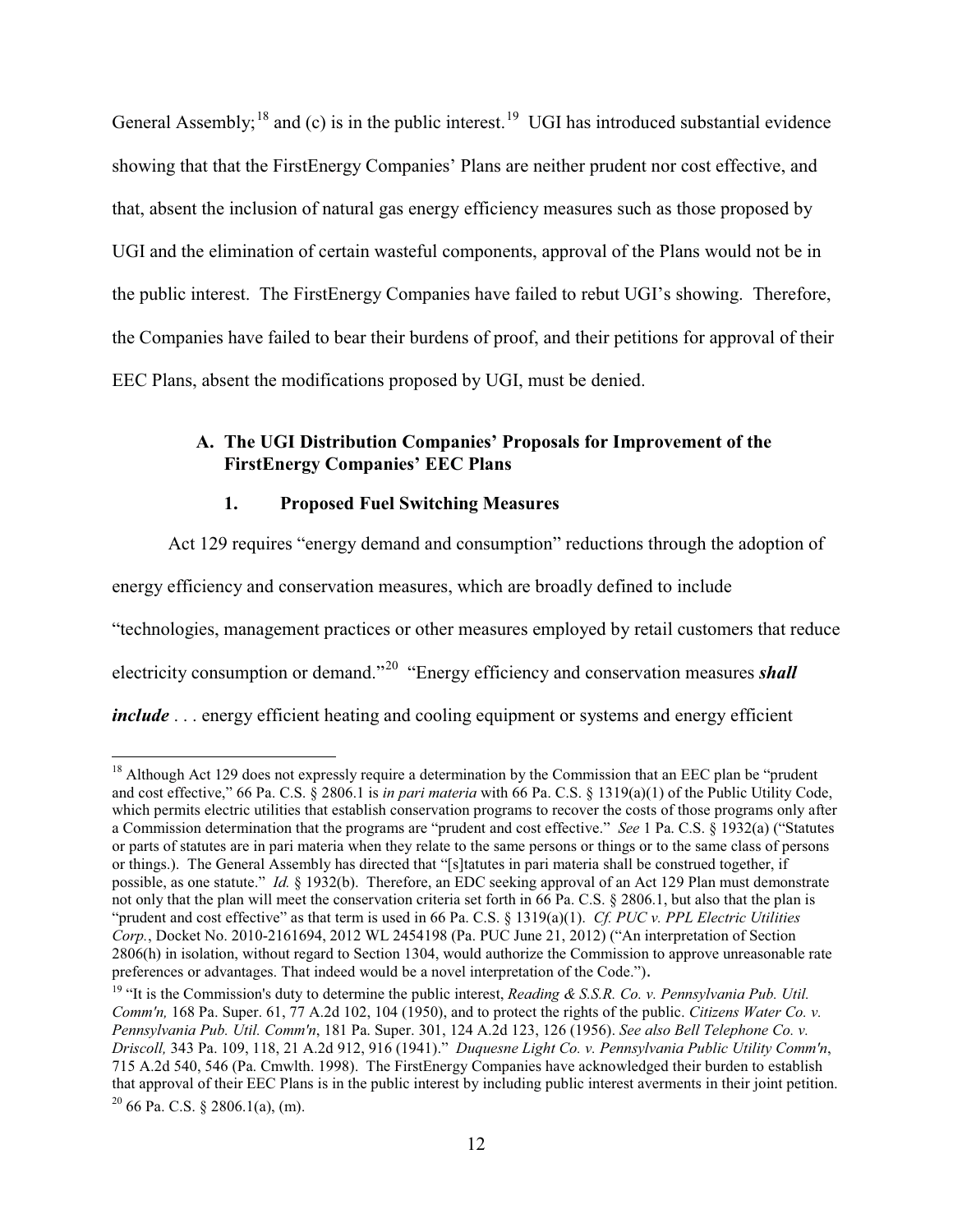appliances and other technologies, practices or measures approved by the commission."<sup>21</sup> As Chairman Powelson has explained, the use of fuel sources other than EDC-supplied electricity for consumers' energy needs plays a substantial role in achieving Act 129's energy conservation directives and promoting the economic welfare of Pennsylvania's electric utility customers:

> While an abundance of inexpensive and clean natural gas in Pennsylvania will continue to suppress energy prices, we cannot ignore the importance of empowering Pennsylvanians to take control over their energy usage to reduce their household costs. It is something that is as significant now as it was back in 2008. We have worked aggressively to provide consumers with a portfolio of options such as choosing an electric generation supplier, switching fuel sources, and participating in the EEC programs made possible by Act 129. These options allow consumers to noticeably reduce their energy bills, keeping money in their pockets. . . . It is essential, however, that any future Act 129 programs are effective uses of consumers' money. $^{22}$

Natural gas is clearly an important part of the "portfolio of options" that "allow consumers to noticeably reduce their energy bills, keeping money in their pockets." Natural gas water heaters generally offer the customer lower costs compared to standard electric water heaters and produce overall energy savings in terms of source energy<sup>23</sup> and, in particular, reduce electric energy and demand when used in place of heat pump water heaters.<sup>24</sup> Natural gas furnaces similarly produce significant electric savings over an electric primary heating source.<sup>25</sup> Therefore, in order to ensure that "Act 129 programs are effective uses of consumers' money," EDCs should include fuel switching (conversion from electric to natural gas) for residential space heating and water heating in their EEC plans' incentive programs.

<sup>&</sup>lt;sup>21</sup> 66 Pa. C.S. § 2806.1(m) (emphasis added).

<sup>&</sup>lt;sup>22</sup> Statement of Chairman Robert F. Powelson, *Secretarial Letter Seeking Comments on Planning Issues for Act 129 Energy Efficiency and Conservation Programs after May 31, 2013,* Docket No. M-2012-2289411 (March 1, 2012).

<sup>23</sup> Pennsylvania Technical Reference Manual at 75 (Pa. PUC June 2013) ("2013 TRM").

 $24$  2013 TRM at 79; UGI Statement No. 1 at 20-24; Exhibit UGI-2.

 $25$  2013 TRM at 85; UGI Statement No. 1 at 24-28; Exhibits UGI-3, UGI-4.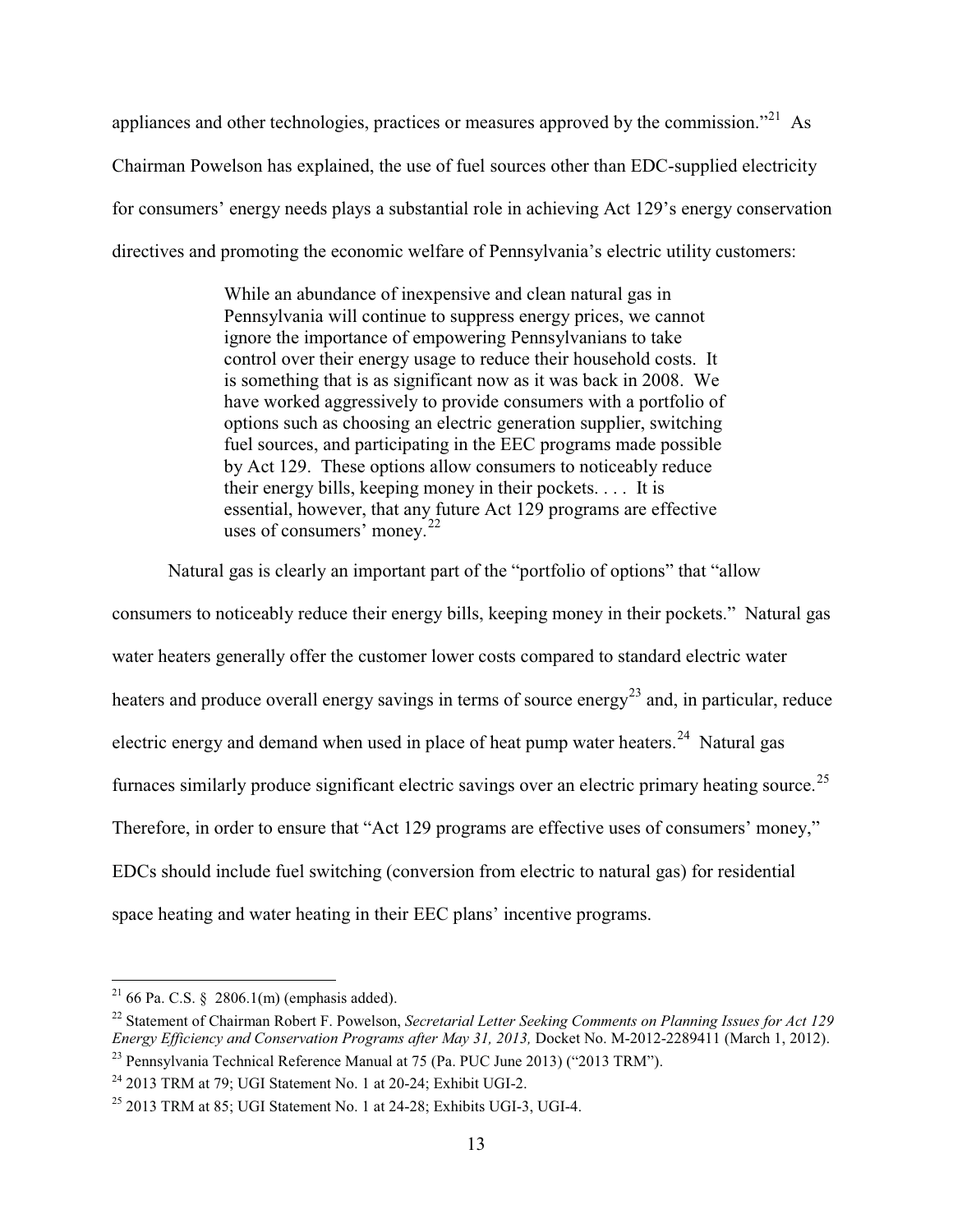In developing their EEC Plans, the FirstEnergy Companies did not even *consider* including such fuel substitution measures in their water heating and space heating incentive programs.<sup>26</sup> As a result, several of the programs for which the FirstEnergy Companies will use budgeted Act 129 funds will not come close to realizing the immediate consumption reductions, cost savings and consumer benefits that can be derived from the employment of fuel substitution measures: $27$ 

- It is *undisputed* that the FirstEnergy Companies' programs that promote the installation of energy efficient water heating technologies do not promote the use of the most energy-efficient or cost-effective energy sources in particular applications; instead these programs promote heat pump water heaters, which neither save as much energy nor are as cost-effective as comparable natural gas water heaters.
- It is *undisputed* that the FirstEnergy Companies' programs that promote the installation of energy efficient space heating technologies not only promote heat pump technologies that are less efficient and more environmentally harmful than a comparable gas technology, but promote those technologies even though they have benefit/cost ratios of less than 1.0 and thus are *not cost effective* under the Commission's TRC Order.
- $\bullet$  It is *undisputed* that the FirstEnergy Companies' programs that promote the installation of ground source heat pumps are cost-ineffective and promote free ridership.

 $26$  Exhibit UGI-5.

<sup>27</sup> UGI Statement No. 1, *passim*; Exhibits UGI-2, UGI-3, UGI-4.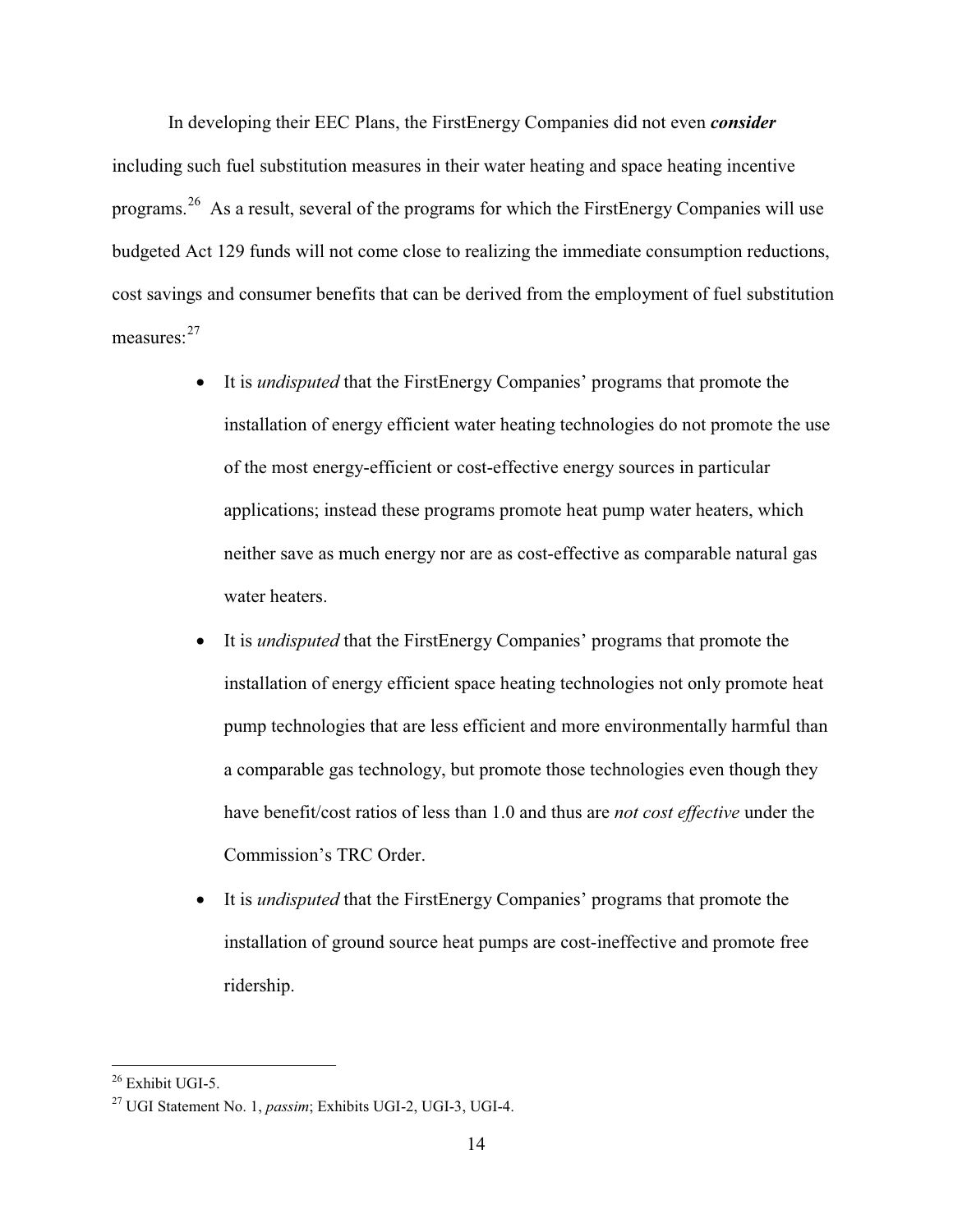- It is *undisputed* that the FirstEnergy Companies have failed to collect and report data sufficient to determine whether their Plans permit fuel switching from *natural gas* to *electric* that *increase* electricity consumption.

Although the FirstEnergy Companies may attempt to explain away or minimize the significance of these flaws, they have not introduced any evidence to rebut the testimony of UGI expert witness Paul Raab, nor have they contested the validity of his analysis or shown any error in his calculations or underlying data. The FirstEnergy Companies have thus failed to bear their burdens of proving their EEC Plans are prudent and cost effective and in the public interest.

The deficiencies in the FirstEnergy Companies' EEC Plans can be quickly remedied by making the five changes recommended by the UGI Distribution Companies as set forth in UGI's proposed ordering paragraphs.<sup>28</sup> These improvements will not only improve the FirstEnergy Companies' ability to achieve the energy consumption reductions required by Act 129 and the Commission's orders within the cost cap established by Act 129, but also ensure that they do so in a prudent manner that serves the public interest by promoting the most cost effective energy efficiency measures and making "effective uses of consumers' money."

> **i. The public interest requires modification of the FirstEnergy Companies' EEC Plans (a) to allow for the installation of a natural gas water heater in those programs that promote the installation of energy efficient water heating technologies, and (b) to provide an incentive for the installation of a natural gas furnace or boiler instead of an air source heat pump in those programs that promote the installation of energy efficient space heating technologies.**

The FirstEnergy Companies' EEC Plans provide incentives for the installation of unspecified "energy efficient" electric water heaters<sup>29</sup> and unspecified, but presumably "high

<sup>28</sup> *See infra*, p.27.

<sup>&</sup>lt;sup>29</sup> See UGI Statement No. 1 at 12.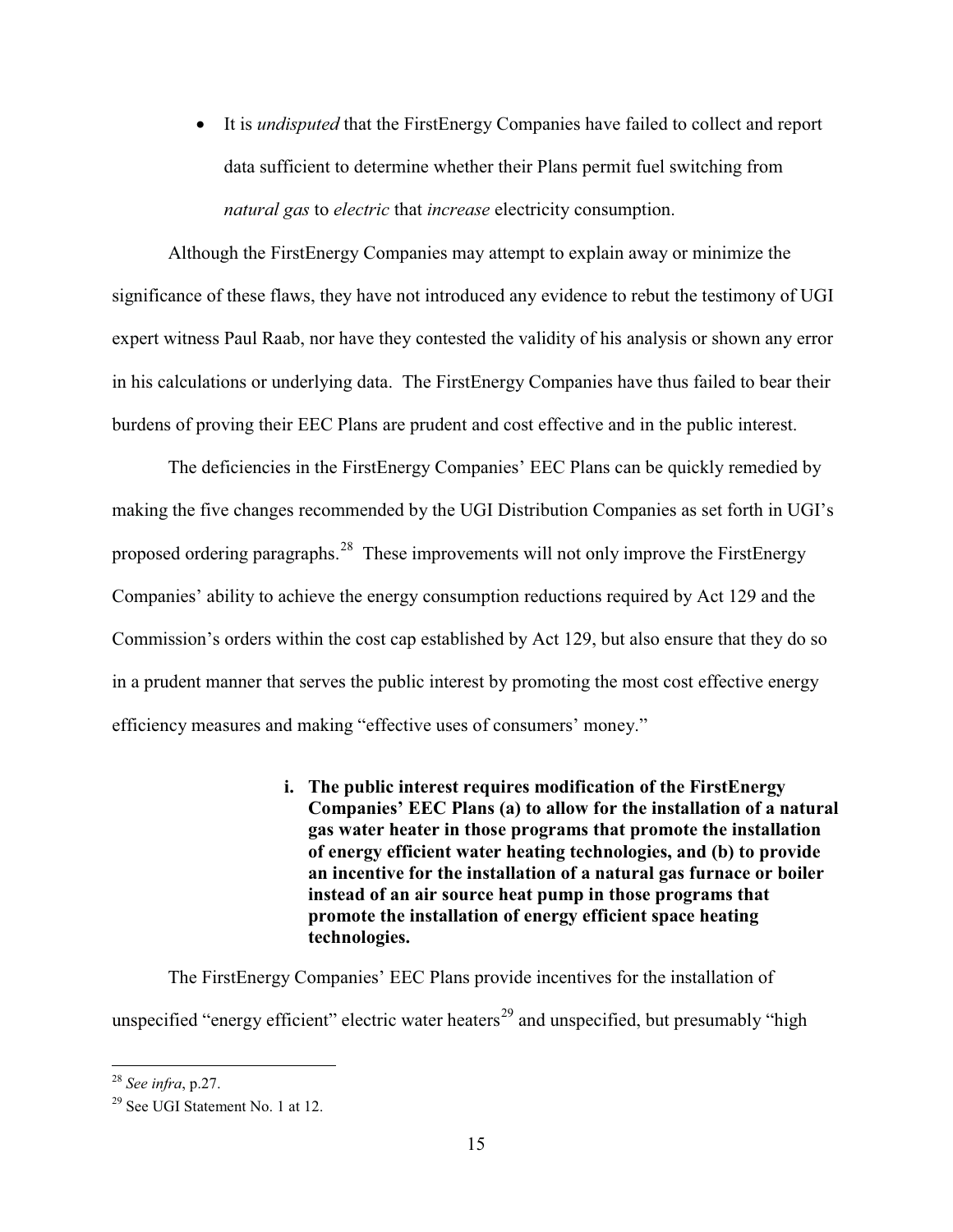efficiency" electric air source heat pumps  $(ASHP)$ .<sup>30</sup> However, the use of natural gas for water heating results in over *three times* the electricity savings compared to the FirstEnergy Companies' "energy efficient" option.<sup>31</sup> Similarly, although the Companies did not provide sufficient information in either their filings or their responses to data requests to determine the cost-effectiveness of their specific space heating measures, assuming they intend to promote ASHPs, which have TRC ratios ranging from a cost-ineffective 0.11 to a slightly better yet still cost-ineffective 0.71, it is obvious that the payment of incentives for the installation of this technology is a bad investment for society and an equally bad investment for the FirstEnergy Companies' ratepayers.<sup>32</sup> The substitution of natural gas boilers for ASHPs would make the FirstEnergy Companies' space heating incentives many times more energy efficient and cost effective: substituting the natural gas option for a SEER 15 ASHP will produce annual perparticipant savings of 11,428 kWh for Met-Ed customers, 13,741 kWh for Penelec customers and 11,399 kWh for West Penn customers, compared to annual savings of 581 kWh, 589 kWh and 605 kWh under each Company's respective program, or *an increase in potential annual savings of almost 2000%*. 33

The FirstEnergy Companies' professed concerns about their ability to meet Act 129's consumption reduction targets<sup>34</sup> underscore the cost-ineffectiveness of the electric water heating and ASHP measures their Plans promote. As UGI witness Paul Raab stated during his cross examination, the UGI Distribution Companies' proposed addition of natural gas measures will

<sup>30</sup> See UGI Statement No. 1 at 15.

<sup>&</sup>lt;sup>31</sup> UGI Statement No. 1 at 13.

<sup>32</sup> UGI Statement No. 1 at 15-16.

<sup>33</sup> UGI Statement No. 1 at 24.

<sup>34</sup> FirstEnergy Statement No. 1; *see also* Opinion and Order, *In re: Petition of Metropolitan Edison Company, Pennsylvania Electric Company, Pennsylvania Power Company and West Penn Power Company for an Evidentiary Hearing on the Energy Efficiency Benchmarks Established for the Period June 1, 2013 through May 31, 2016*, Docket Nos. P-2012-2320450, P-2012-2320468, P-2012-2320480, P-2012-2320484, at 8 (Pa. PUC Dec. 5, 2012).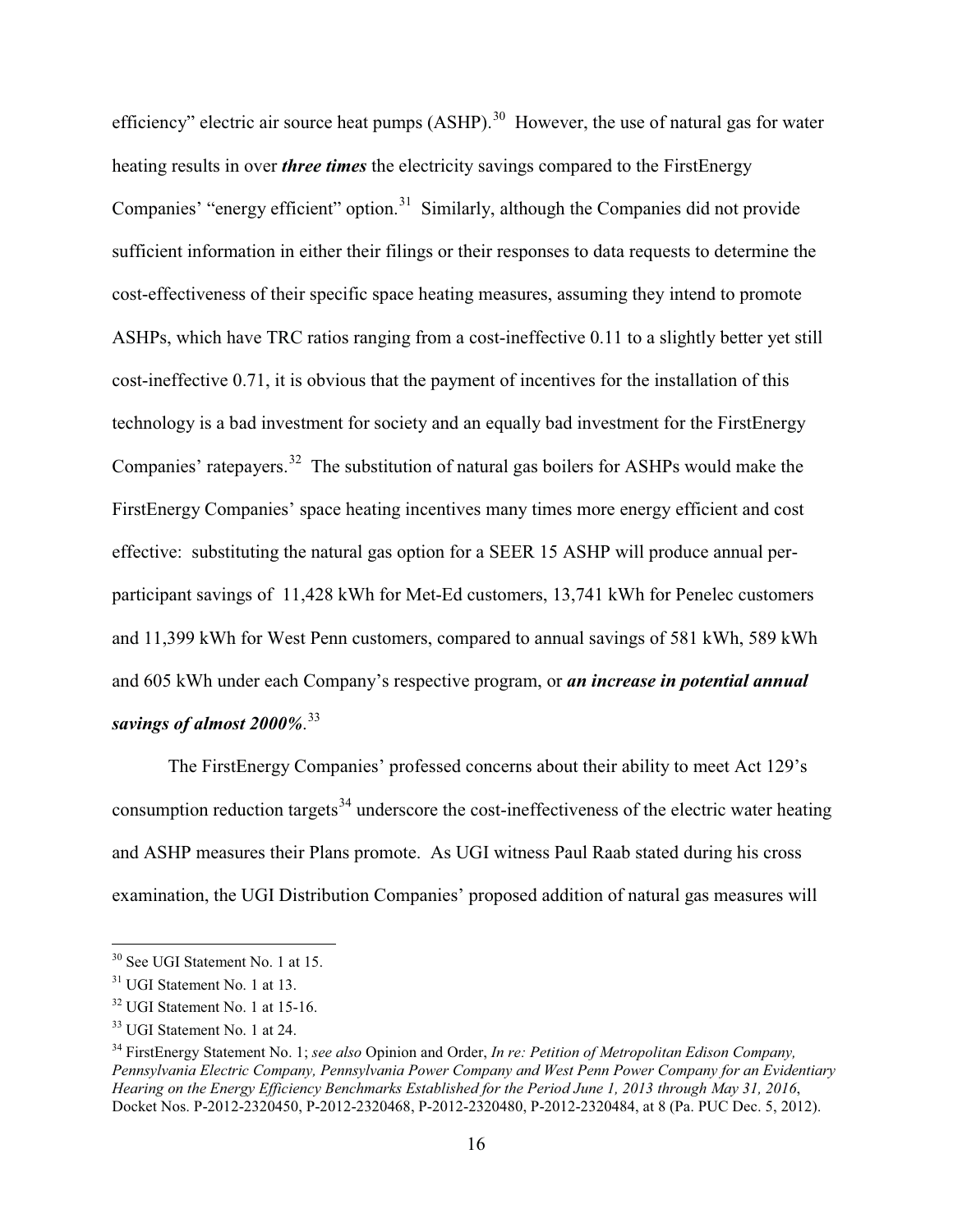generate total additional electricity savings of up to *1.25 Billion kilowatt hours* (1,250,000,000 kWh) over the life of the FirstEnergy Companies' Plans.<sup>35</sup> In order to put this number in context, it can be compared to the savings that the FirstEnergy Companies estimate that their Plans as filed will generate, which can be found in Appendix C of each Company's Plan. For example, Met-Ed estimates that their Plan will generate lifetime savings of 746,550 MWh in the Residential Sector.<sup>36</sup> From this estimate and Met-Ed's estimated lifetime savings in its other customer segments, it can be seen that Met-Ed estimates total lifetime energy savings as a result of implementing their proposed Plan of 2,461,387 MWh. Similarly, the Penelec Plan reports estimated lifetime savings of 2,216,429 MWh and West Penn reports estimated lifetime savings of 2,707,794 MWh, for a total estimated lifetime savings for all three Plans of 7,385,610 MWh. Thus, **the incremental savings from the UGI recommended programs will increase the electricity savings effectiveness by almost 17%,** which in turn will improve the FirstEnergy Companies' ability to meet Act 129's requirements and provide their ratepayers with a meaningful return on their investment in energy conservation.

UGI therefore recommends that the Commission direct the FirstEnergy Companies to modify their EEC Plans as follows:

> • Water Heating Measures - Provide the same incentive as the FirstEnergy Companies proposed for efficient water heating measures to every customer who installs a natural gas water heater with an energy factor (EF) greater than 67%, the efficiency of an Energy Star® natural gas water heater.<sup>37</sup>

 $35$  Tr. at 67 (cross examination of UGI witness Paul H. Raab).

<sup>&</sup>lt;sup>36</sup> Joint Company Exhibit No. 1, Attachment A (Met-Ed Plan) at Appendix C, Page 5.

<sup>&</sup>lt;sup>37</sup> UGI Statement No. 1 at 21. As an alternative, First Energy could increase the incentive for natural gas water heaters to reflect the additional savings (and efficiency gains) resulting from conversions to natural gas water heating, and if necessary increase the budget for this program to accommodate the increased incentives. Given First Energy's stated concern regarding the difficulty of meeting Phase II reduction targets (see FirstEnergy Statement No. 1), adjusting its program budgets to provide incremental funds for a very cost effective option should help alleviate this concern. (UGI Statement No. 1 at 21-22.)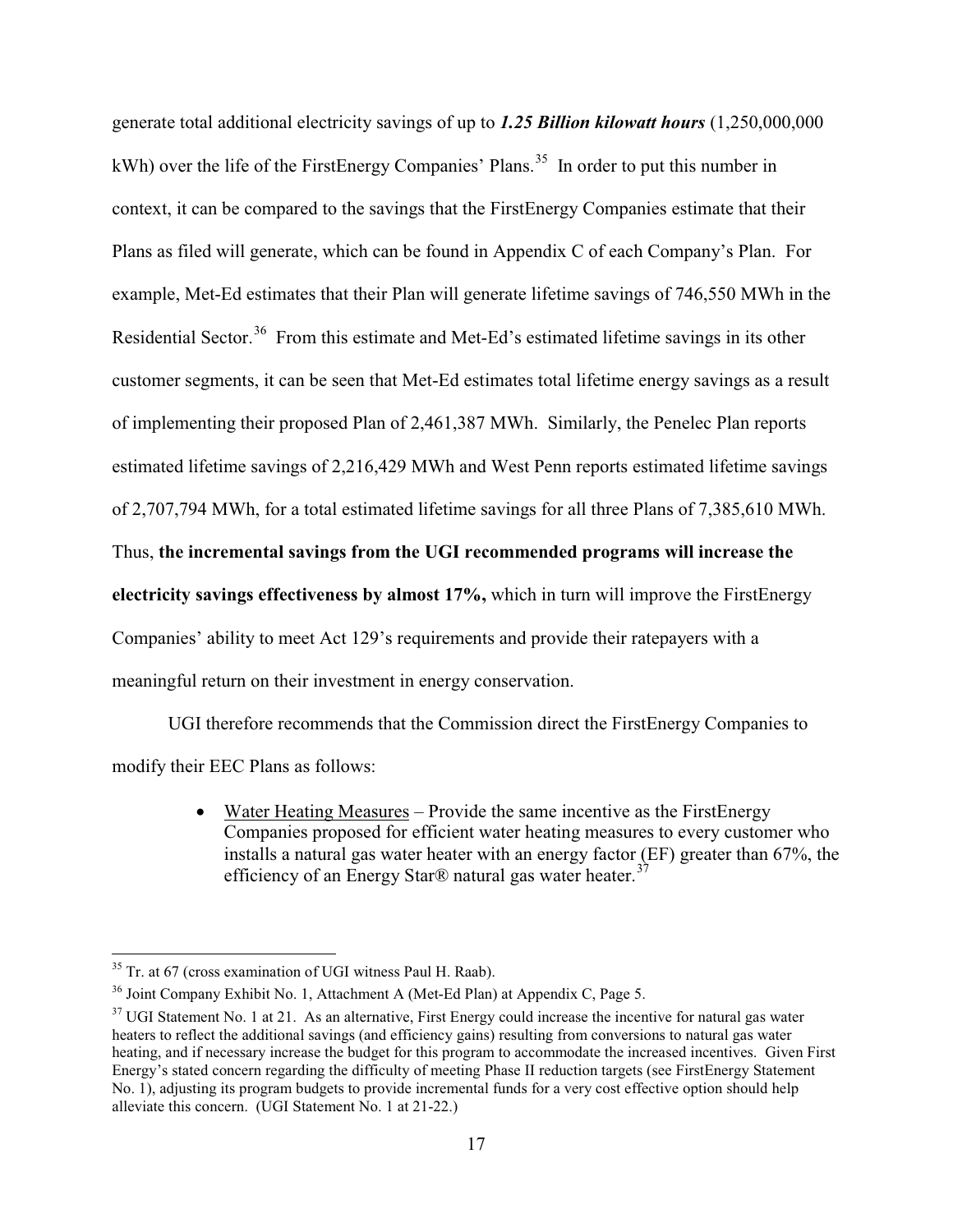$\bullet$  Space Heating Measures – Provide in lieu of, or as an alternative to, the ASHP measure: (a) an incentive payment of \$1,400 to every residential customer who installs a natural gas furnace with an annual fuel use efficiency (AFUE) greater than 95% and a SEER 15 electric central air conditioning unit; and (b) an incentive payment of \$2,500 to every residential customer who installs a natural gas furnace with an AFUE greater than 95% and a SEER 16 electric central air conditioning unit.

The testimony of Mr. Raab establishes that the electric water heating component of the FirstEnergy Companies' incentive programs is not even close to cost-effective, and that the inclusion of natural gas water heaters in the programs will substantially increase their cost effectiveness, energy savings, and consumer benefits. Mr. Raab's analysis for Met-Ed indicates that the company's proposed water heating incentives will fund the installation of significantly *cost-ineffective* measures, with an overall TRC benefit/cost ratio for all customer sectors of 0.41. In comparison, the installation of natural gas water heating will be significantly cost effective, with an overall TRC benefit/cost ratio of 1.97 at Met-Ed's same assumed participation levels. Each customer segment will benefit, and, if adopted, UGI's proposed modification could generate additional TRC benefits for Met-Ed's customers of up to \$2,205,506, with no change in budget or participation levels.<sup>38</sup> Similarly, if Penelec modifies its plan to allow natural gas water heaters to qualify for its water heating incentive, the TRC benefit/cost ratio for this measure will increase from a cost-ineffective 0.45 to a cost-effective 2.01, yielding up to \$1,907,703 in additional TRC benefits for Penelec customers.<sup>39</sup> The TRC benefit/cost ratio for West Penn's water heating measure will increase from a dismal 0.37 to 1.78, yielding additional TRC benefits of up to  $$2,507,696.<sup>40</sup>$ 

<sup>38</sup> UGI Statement No. 1 at 22-24; Exhibit UGI-2 at 1.

 $39$  Exhibit UGI-2 at 2.

<sup>&</sup>lt;sup>40</sup> Exhibit UGI-2 at 3.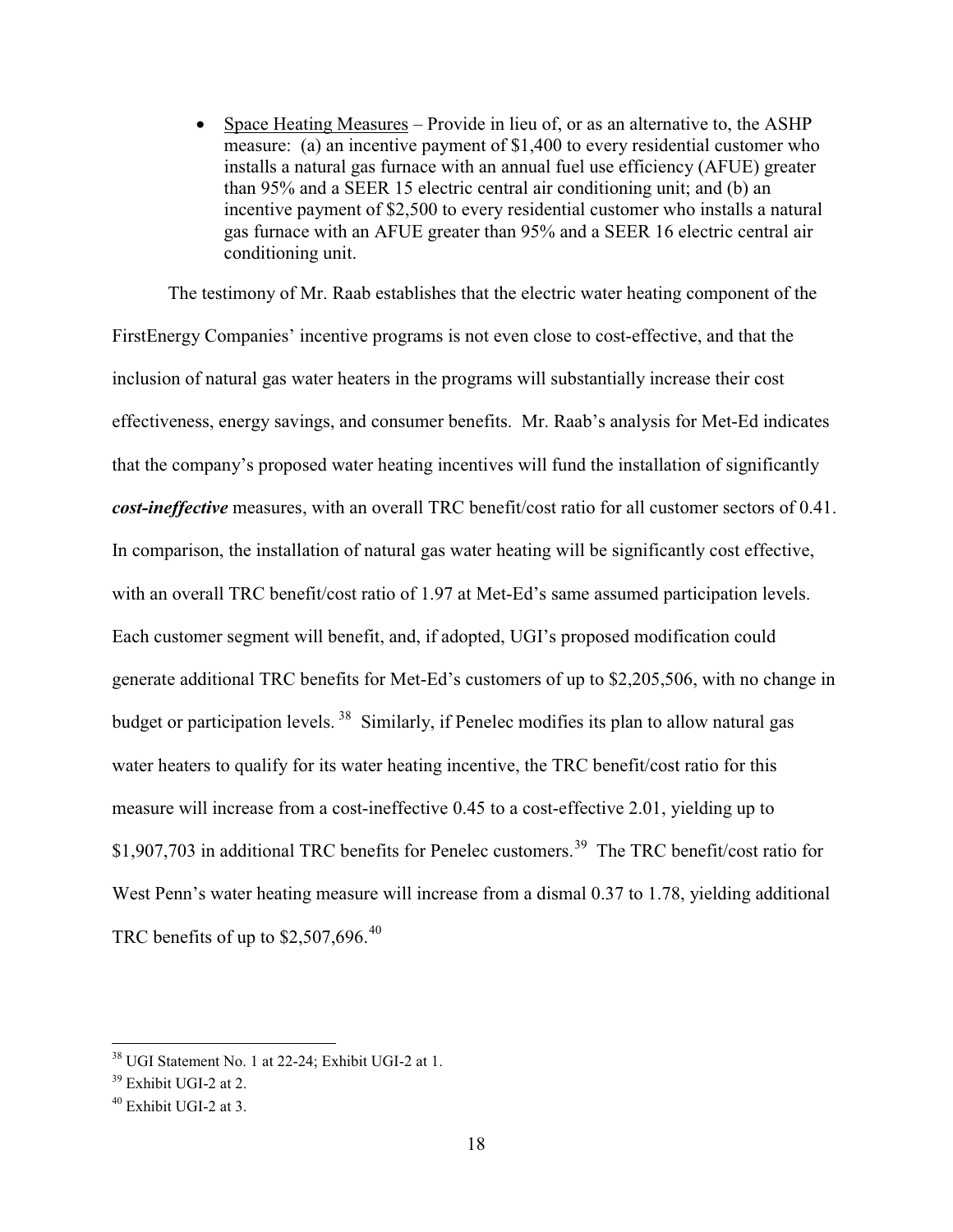Mr. Raab's testimony also establishes that the space heating components of the FirstEnergy Companies' incentive programs are significantly *cost-ineffective* and that the inclusion of natural gas furnaces in the programs will substantially increase their cost effectiveness, energy savings, and consumer benefits.<sup>41</sup> Exhibit UGI-3 demonstrates the increase in cost effectiveness and customer TRC benefits produced by replacing electric space heating measures with high efficiency natural gas furnaces and SEER 15 electric central air conditioners. The overall TRC benefit/cost ratio across all customer sectors for Met-Ed's space heating incentives is 0.61, indicating overall cost-ineffectiveness. In contrast, replacing electric space heating with natural gas space heating and a SEER 15 electric central air conditioner produces a significantly *cost-effective* overall TRC benefit/cost ratio of 1.72 at Met-Ed's assumed participation levels. Through this simple program change, Met-Ed's Plan could generate additional TRC benefits for its customers of up to  $$4,255,762<sup>42</sup>$  Similarly, adoption of the UGI Distribution Companies' proposal will, in the case of SEER 15 measures, increase the overall TRC benefit/cost ratio of Penelec from 0.46 to 1.88 and create additional customer TRC benefits of up to \$3,116,902<sup>43</sup> In West Penn's case, the change will increase this measure's overall TRC benefit/cost ratio from 0.50 to 1.36 and create additional customer TRC benefits of up to \$1,836,053.<sup>44</sup> Exhibit UGI-4 shows that similar increases in cost effectiveness will result if the FirstEnergy Companies' space heating incentives are used to fund conversions to natural gas space heating in combination with SEER 16 electric central air conditioners. This change will result in additional TRC benefits for the FirstEnergy Companies' customers of \$5,523,446.<sup>45</sup>

<sup>&</sup>lt;sup>41</sup> UGI Statement No. 1 at 26-28; Exhibit UGI-3.

 $42$  UGI Statement No. 1 at 26-27; Exhibit UGI-3 at 1.

<sup>&</sup>lt;sup>43</sup> Exhibit UGI-3 at 2.

<sup>&</sup>lt;sup>44</sup> Exhibit UGI-3 at 3.

<sup>&</sup>lt;sup>45</sup> UGI Statement No. 1 at 27; Exhibit UGI 4.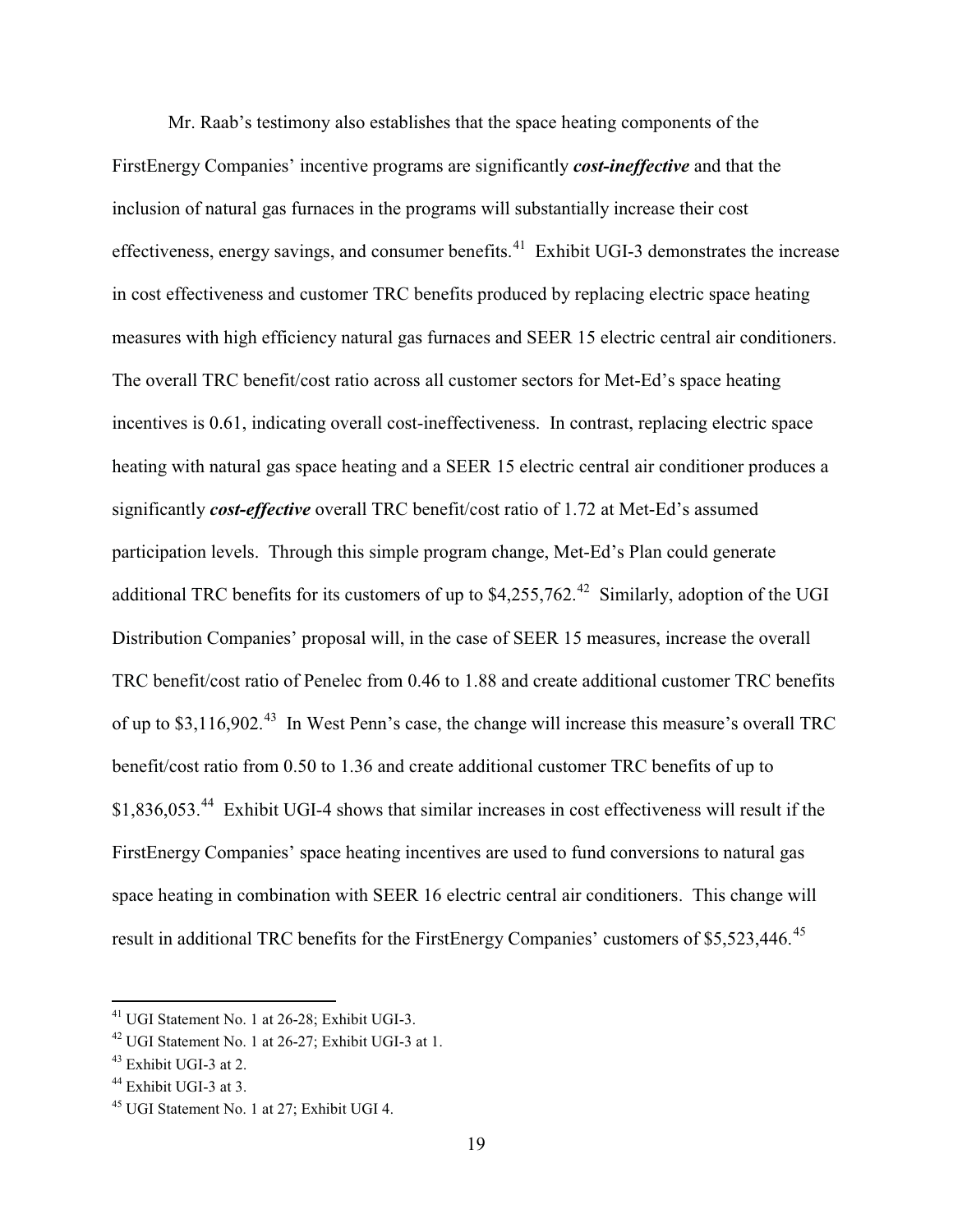These tremendous increases in savings more than justify the incentive levels proposed by UGI witness Paul Raab for the installation of natural gas heating options.<sup>46</sup>

Despite the fact that the UGI Distribution Companies proposed the adoption of fuel switching measures during the stakeholder process leading to the development of the FirstEnergy Companies' Phase II EEC plans, it is clear that Met-Ed, Penelec and West Penn did not consider including such measures in their Plans.<sup>47</sup> When asked in discovery whether they considered or evaluated fuel substitution as a means of electric load reduction, the FirstEnergy Companies sole response was: "No. The Companies do not agree with using ratepayer funding to solely promote the use of natural gas."<sup>48</sup> This illustrates a fundamental deficiency in the FirstEnergy Companies' approach to energy conservation and compliance with Act 129 as implemented by the Commission.

The FirstEnergy Companies' categorical refusal to consider fuel substitution proposals, even where they are more fuel efficient than other FirstEnergy programs, is not consistent with the direction the Commission has provided in the Act 129 dockets. The Commission has made considerable efforts since the Phase I docket to quantify the efficiencies of fuel switching through the Fuel Switching Working Group and to develop a framework for evaluating fuel switching.<sup>49</sup> Failure to give any consideration to fuel switching in an EE&C Plan would appear to render these important efforts null and void. $50$ 

The FirstEnergy Companies' failure to consider fuel switching when developing their EEC Plans also is at odds with federal energy policy. The U.S. Department of Energy's

 $46$  UGI Statement No. 1 at 25, 28.

<sup>47</sup> UGI Statement No. 1 at 29-30.

 $48$  Exhibit UGI-5. The First Energy Companies apparently do not have a similar concern with using ratepayer funding to promote the use of electricity.

 $49$  UGI Statement No. 1 at 33-35.

<sup>50</sup> UGI Statement No. 1 at 30.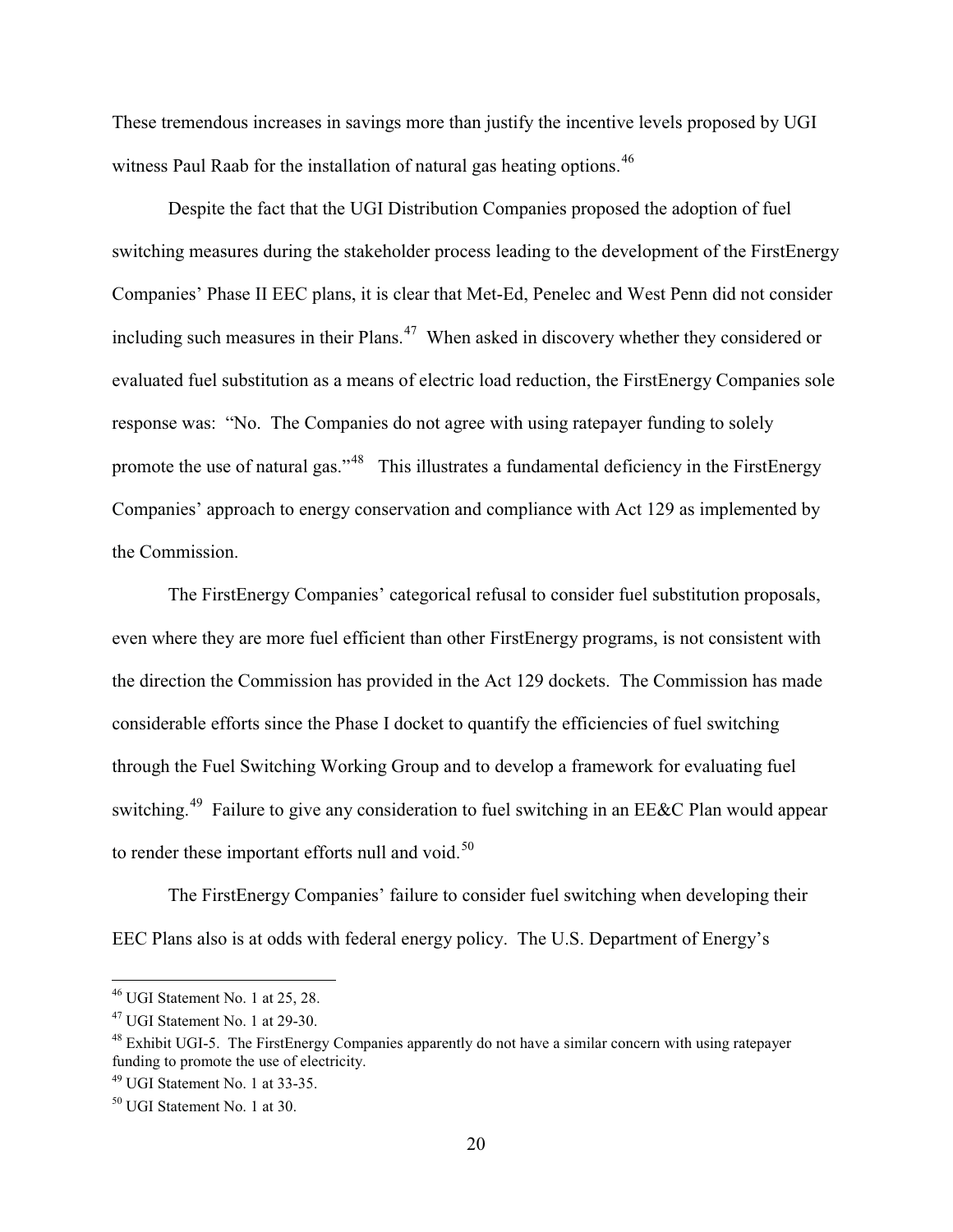"Statement of Policy for Adopting Full-Fuel Cycle Analyses into Energy Conservation Standards Program" states:

> [T]he U.S. Department of Energy (DOE) intends to modify the methods it uses to estimate the likely impacts of energy conservation standards for covered products on energy use and emissions and will work to expand the energy use and emissions information made available to consumers. Specifically, DOE intends to use full-fuel-cycle (FFC) measures of energy use and emissions, rather than the primary (or site) energy measures it currently uses.<sup>51</sup>

As Mr. Raab testified, the direct end use of natural gas for space and water heating or combined heating and power generation has been widely recognized as providing a significant energy conservation benefit as well as reducing greenhouse gas emissions by significant amounts, consistent with the objectives of Act 129. This is so because a significant amount of energy is lost in the process of converting fuels into electric power and because of the significant loss of power that occurs through electric transmission and distribution line losses. Since natural gas, the cleanest of the fossil fuels, is also increasingly used for power generation because of its superior environmental benefits, the promotion of the direct end use of natural gas for heating or combined heating and power generation not only results in increased efficiency and reduced electric demand resulting in downward pressure in wholesale electric prices consistent with the objectives of Act 129, but can also place downward pressure on wholesale natural gas prices as natural gas that would otherwise be less efficiently used to generate electricity with resulting conversion of line losses is more efficiently used in direct end use applications. Adoption of the full fuel cycle approach allows a utility to explicitly recognize and capture these benefits.<sup>52</sup> Moreover, adoption of the full fuel cycle approach will drive significant economic benefits to locations which are rich in natural gas shale reserves, such as Pennsylvania.

<sup>51</sup> Proposed Rule, Energy Conservation Program for Consumer Products and Certain Commercial and Industrial Equipment: Statement of Policy for Adopting Full-Fuel-Cycle Analyses Into Energy Conservation Standards Program, 76 Fed. Reg. 51281-82 (Aug. 18, 2011).

<sup>52</sup> UGI Statement No. 1 at 35-36.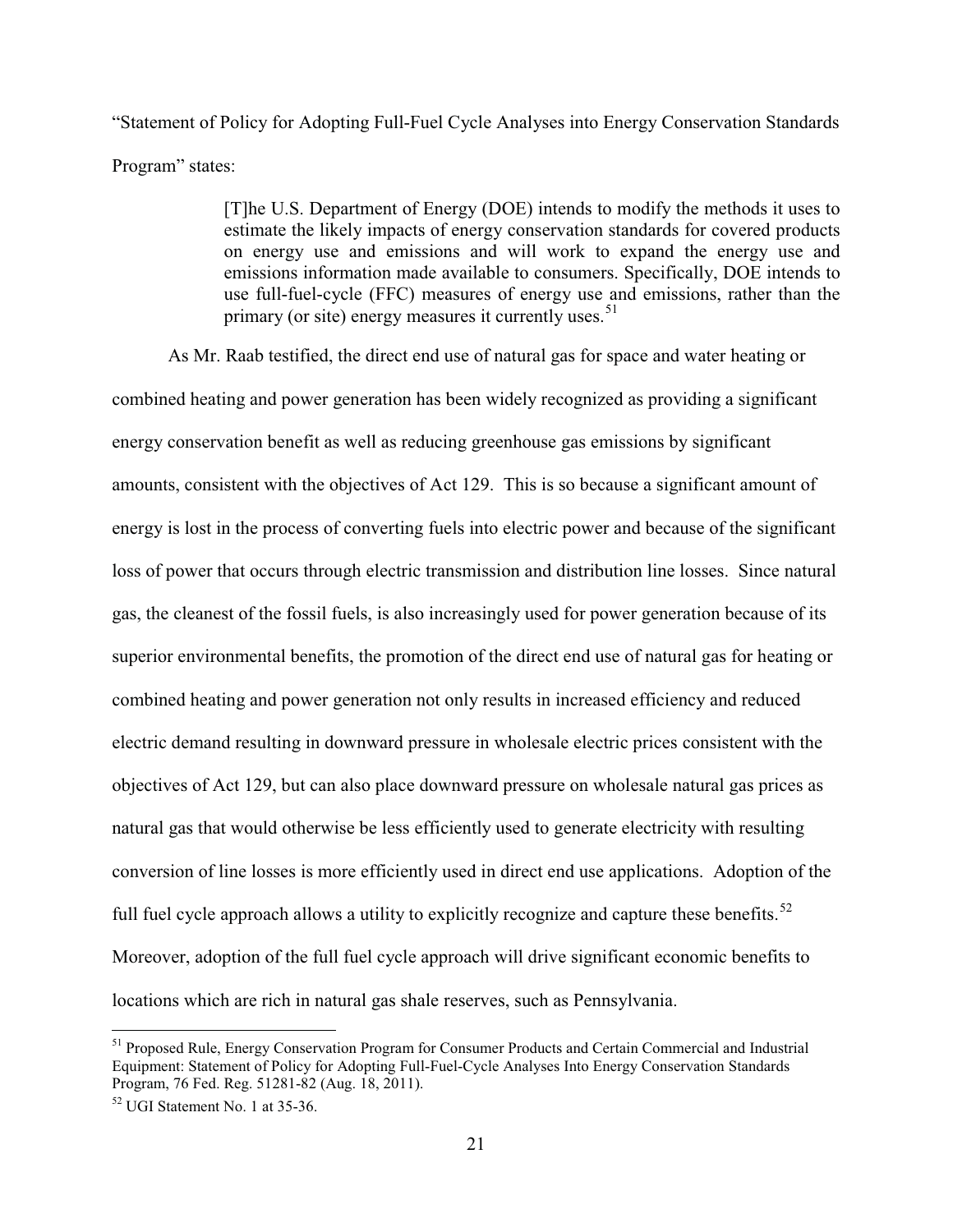Therefore, it is incumbent upon EDCs to consider including fuel switching alternatives in developing their EEC plans. Where, as in these cases, fuel switching options would make EEC plans significantly more cost effective, conserve significantly more energy, and can be easily done in a way that dramatically increases customer choice, the public interest requires an EDC to include those fuel switching options in its EEC plan.

While the Commission's 2012 TRC Order provides that, for Phase II, "the PA TRC Test should continue to be applied at the plan level," the Commission reserved "the right to reject any program with a low TRC ratio, which indicates the program will not be cost-effective."<sup>53</sup> The extremely low, cost-ineffective TRC benefit/cost ratios of the electric water heating and electric space heating components of the FirstEnergy Companies' incentive programs show that they are precisely the type of measure that the Commission should reject, particularly in light of the FirstEnergy Companies' concern that their Plans will not achieve the energy conservation reductions required by Act 129.

The FirstEnergy Companies have failed to articulate a coherent reason for excluding fuel switching measures from their EEC Plans. Furthermore, they have failed to rebut the substantial evidence showing that inclusion of natural gas measures in the water heating and space heating incentive programs as proposed by UGI would significantly increase the cost effectiveness of the FirstEnergy Companies' Plans and the TRC benefits available to their customers. Therefore, the FirstEnergy Companies have failed to carry their burden of proving that their EEC Plans are prudent and cost effective and that their approval – absent modification to include UGI's proposals – would be in the public interest.

<sup>53</sup> *Re: 2012 Total Resource Cost (TRC) Test*, Docket Nos. M02012-2300653, 2009-M-2108601, at 12-13 (Aug. 30, 2012).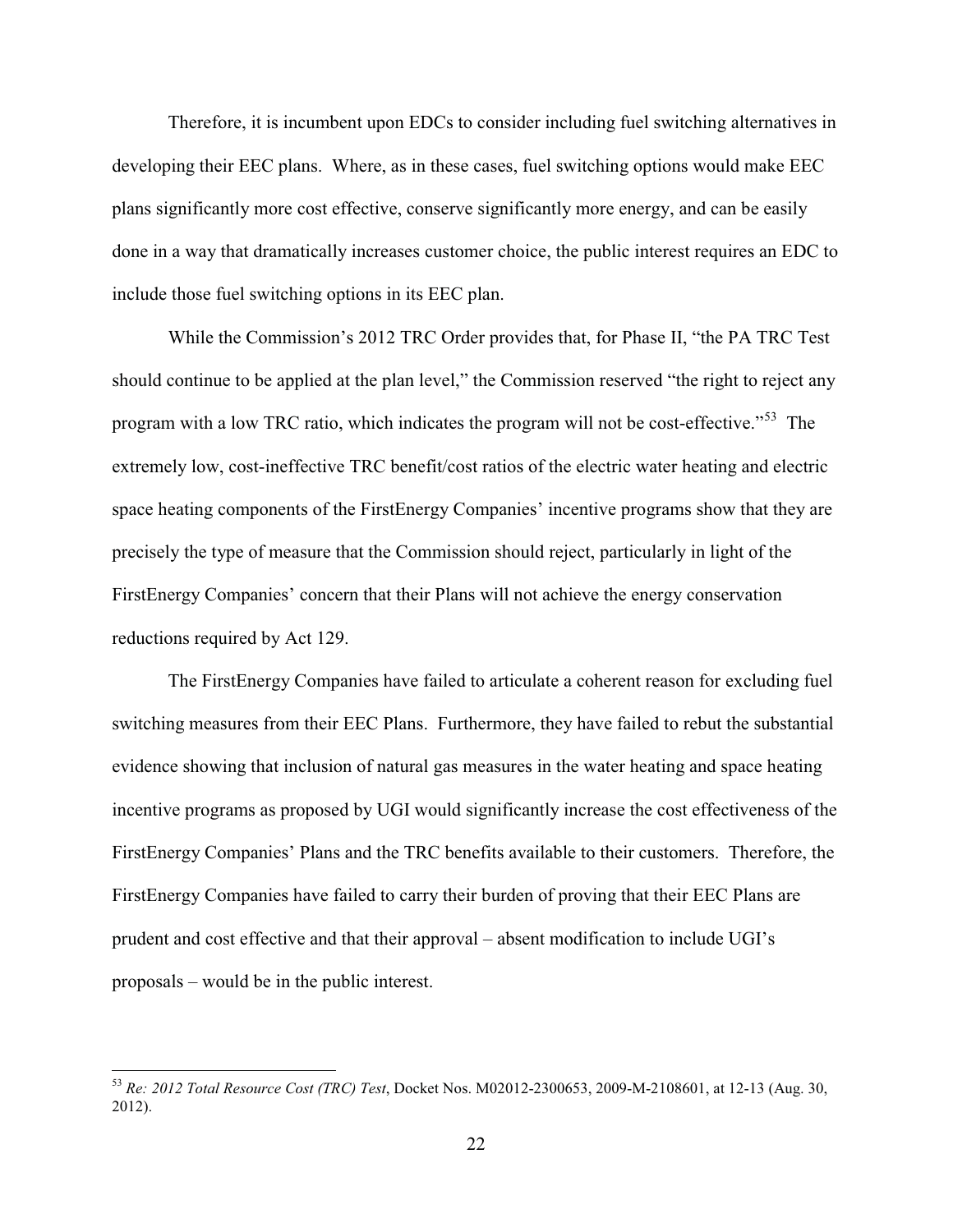While the deficiencies of the FirstEnergy Companies' incentives programs can be easily remedied by adopting UGI's proposals, it will not be enough for them to simply modify their program offerings to include natural gas measures. They must also support the measures with appropriate education, awareness and outreach efforts, on an equal footing with all other measures in their Plans. In adopting the UGI Distribution Companies' recommendations, the Commission should underscore the need for this important support component as well. To ensure that the FirstEnergy Companies' communications efforts are effective and accurate, the Commission should direct them to inform their customers of the true savings that would be achieved by employing these recommended changes and to give measures involving fuel switching the same exposure as other efficient equipment measures in their Phase II education, awareness and outreach programs.<sup>54</sup>

### **ii. The public interest requires modification of the FirstEnergy Companies' EEC Plans to eliminate the payment of incentives to promote ground source heat pump installations that are not costeffective and encourage free-ridership.**

The FirstEnergy Companies' Plans include incentives to promote the installation of Ground Source Heat Pumps (GSHP). As Mr. Raab testified, these programs are problematic for two reasons. First, the assumptions used to evaluate the GSHP offerings do not appear to be correct, or at the very least, do not appear to be consistent across customer segments. The FirstEnergy Companies assumed a much lower cost for this measure in the SCI, LCI and GNI sectors than in the Residential sector, which does not appear reasonable considering that a similar investment for a GSHP will be required by all customers. Furthermore, costeffectiveness evaluations of the GSHP measure using the assumptions for the residential sector result in TRC benefit cost ratios of only 0.06, while the TRC results show that the measure is

<sup>54</sup> UGI Statement No. 1 at 29.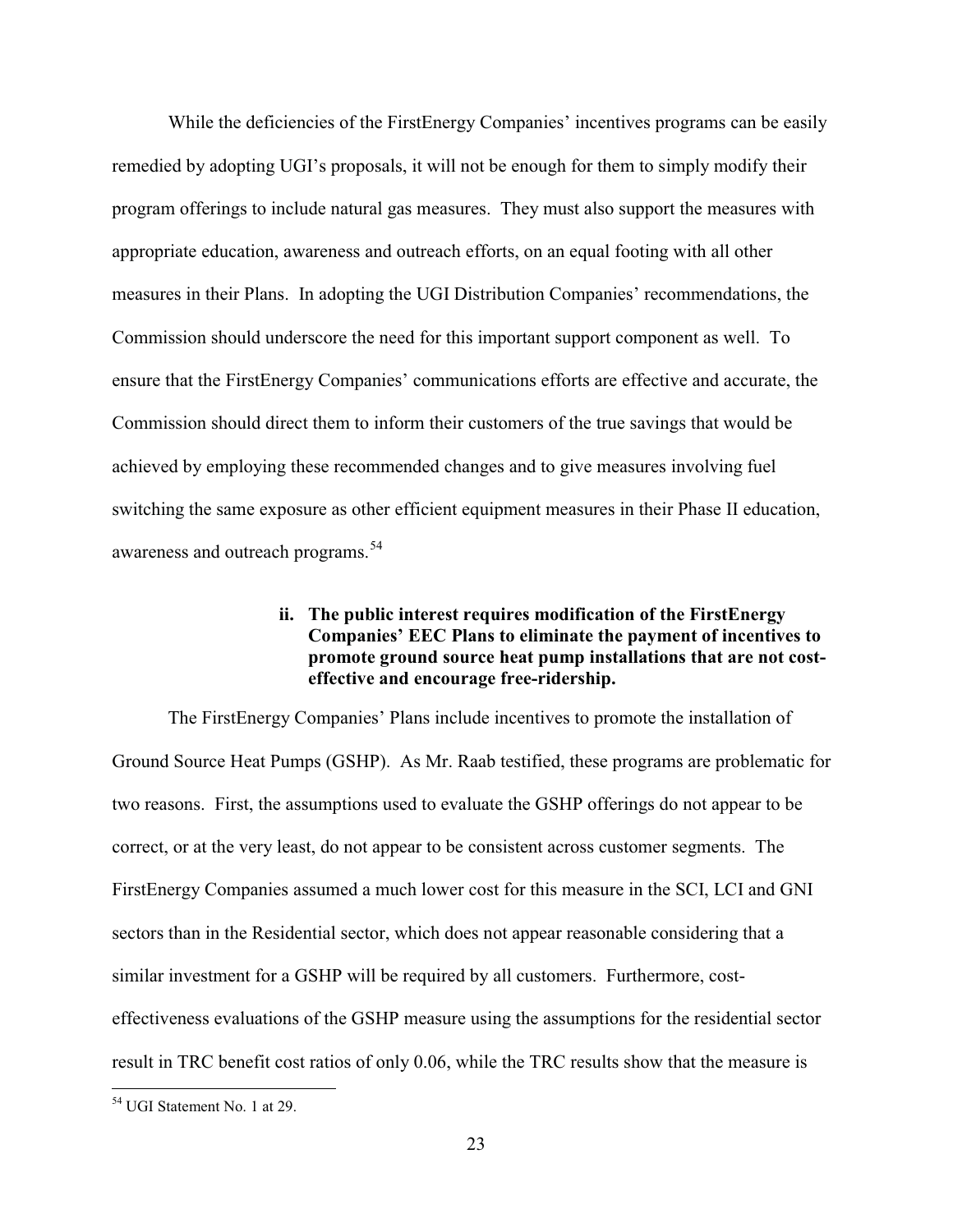cost effective using the assumptions for the other sectors. The poor residential TRC result is consistent with the Commission's own analysis, presented in the Market Potential Study, which show *negative* TRC results for the FirstEnergy Companies for this measure. As a conservation measure, GSHP is the *worst* of all measures evaluated by the Commission's study, and yet the FirstEnergy Companies' are requesting that their ratepayers make this ill-advised investment.<sup>55</sup>

Second, the promotion of this measure appears to encourage free-ridership, particularly in the Residential sector. The incentive amounts to only 6% of the \$10,000 that consumers who install a GSHP will be required to pay for an investment that, based on poor TRC results, will never pay off. While consumers will still purchase these heating devices for a variety of reasons, economics is clearly not one of them. Ratepayer money thus will very likely be provided to consumers who would have made this purchase decision whether or not the incentive existed. Therefore, most, if not all participants, are very likely to be free riders.<sup>56</sup> Paying rebates to customers for something they would do in the absence of an incentive is hardly a prudent use of ratepayer money, and EEC plans that do so clearly are not in the public interest.

The FirstEnergy Companies introduced no evidence that rebuts Mr. Raab's evaluation of the GSHP measure. Therefore, it should be eliminated from their Phase II Plans, and the funds budgeted for GSHP incentives used to fund efficient natural gas fuel switching measures.

## **iii. The public interest requires modification of the FirstEnergy Companies' EEC Plans to prohibit the payment of incentives where fuel switching from natural gas to electric could result.**

As UGI has consistently argued, an unintended consequence of certain energy efficiency and conservation programs could be to encourage increased electricity usage in Pennsylvania rather than discourage or decrease it. This can occur where incentives paid to encourage the

<sup>55</sup> UGI Statement No. 1 at 17-18.

<sup>56</sup> UGI Statement No. 1 at 18-19.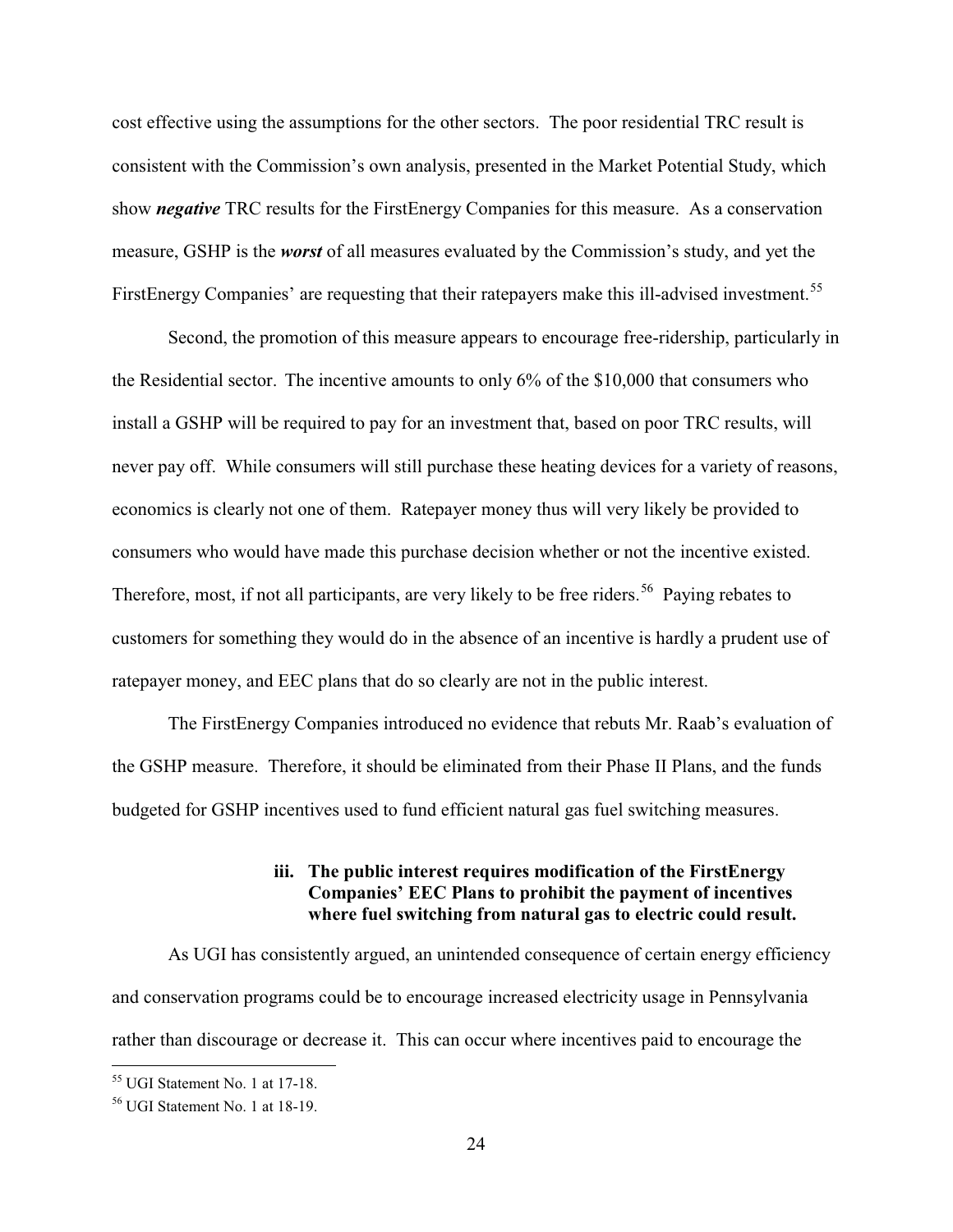purchase of higher efficiency appliances of a particular fuel type lower the life cycle costs of appliances of that fuel type (in this case electric) and inadvertently cause consumers to switch to a less efficient fuel (this being electric rather than gas).  $57$ 

The switch is bad for three reasons. First, the fuel switching that is most likely to occur is for space heating applications, particularly heat pumps that will continue to rely on natural gas as a backup heating source but will utilize electricity as a heating source during moderately cold periods. This action will force the natural gas utilities into the role of backup suppliers, ultimately increasing costs to all for this more specialized service. Second, the increased reliance on electricity as a heating source will result in the increased consumption of electricity, in direct conflict with the stated objectives of the Commission and the legislature. Finally, the increased reliance on electricity as a heating source at the expense of natural gas can be demonstrated to result in less energy efficiency overall.<sup>58</sup>

In approving their first EEC Plans, the Commission ordered the FirstEnergy Companies to report the frequency of customers switching to electric appliances from gas appliances.<sup>59</sup> Although they have only partially complied with this directive, Mr. Raab determined that the data that the FirstEnergy Companies have reported indicate that their current rebates, which encourage the installation of "high efficiency" heat pumps, may actually be *increasing*

<sup>57</sup> UGI Statement No. 1 at 37.

<sup>58</sup> UGI Statement No. 1 at 37-38.

<sup>59</sup> Opinion and Order, *Joint Petition of Metropolitan Edison Company, Pennsylvania Electric Company and Pennsylvania Power Company for Consolidation of Proceedings and Approval of Energy Efficiency and Conservation Plans,* Docket Nos. M-2009-2092222, M-2009-2112952 and M-2009-2112956, at 129-130 (ordering paragraphs 10, 19) (Aug. 28, 2009) ("*Met-Ed/Penelec Phase I Order*"); Opinion and Order, *Petition of West Penn Power Company d/b/a Allegheny Power for Approval of its Energy Efficiency and Conservation Plan, Approval of Recovery of its Costs through a Reconcilable Adjustment Clause and Approval of Matters Relating to the Energy Efficiency and Conservation Plan,* Docket No. M-2009-2093218 at 52, 104 (ordering paragraph 9) (Pa. PUC Oct. 23, 2009) ("*West Penn Phase I Order*").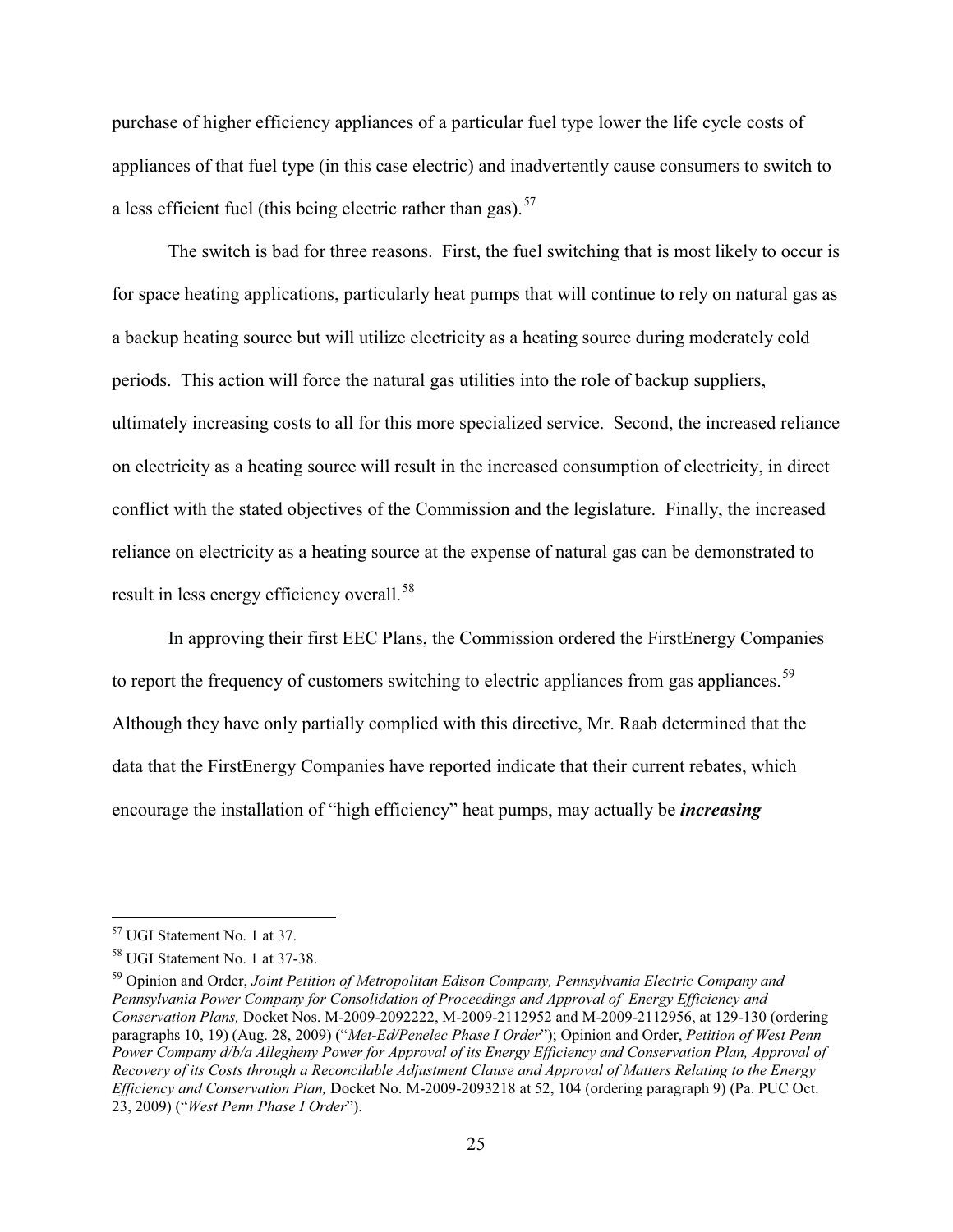electricity load.<sup>60</sup> According to his analysis, the net result of the FirstEnergy Companies' heat pump rebates may have been an increase in electricity consumption of between 1,425,471 kWh per year (assuming all SEER 15 ASHPs)<sup>61</sup> and 1,322,207 kWh per year (assuming all SEER 16  $ASHPs$ ).  $62$ 

These results are based on a number of assumptions that were necessary because the FirstEnergy Companies' either do not collect or do not report all of the information that the Commission required to allow the Commission and the Statewide Evaluator to accurately estimate the impact of the potential fuel switching described above.<sup> $63$ </sup> The FirstEnergy Companies were ordered to "track appropriate data regarding fuel switching, in coordination with the Statewide Evaluator, including at least the following: (1) *type of appliance or equipment being replaced*; (2) the availability of natural gas at the customer's location or immediate area; and, (3) whether electric appliances or equipment were installed in areas where natural gas is available."<sup>64</sup> Because there is no evidence that the FirstEnergy Companies' are collecting the required information, and the data that they have provided indicate that their rebate programs may have already resulted in significant increases in electricity consumption, the UGI Distribution Companies recommend that the Commission prohibit the payment of incentives where fuel switching from natural gas to electric could result.

 $60$  UGI Statement No. 1 at 36-37. Mr. Raab's quantification of the impact of the FirstEnergy Companies' air source heat pump rebates is set forth in Exhibit UGI-6. A detailed explanation if his analysis appears at pages 38-40 of UGI Statement No. 1.

 $<sup>61</sup>$  Exhibit UGI-6, sch. 1.</sup>

 $62$  Exhibit UGI-6, sch. 2.

<sup>63</sup> UGI Statement No. 1 at 40.

<sup>64</sup> *Met-Ed/Penelec Phase I Order* at 129, 130 (emphasis added); *West Penn Power Phase I Order* at 52 (emphasis added).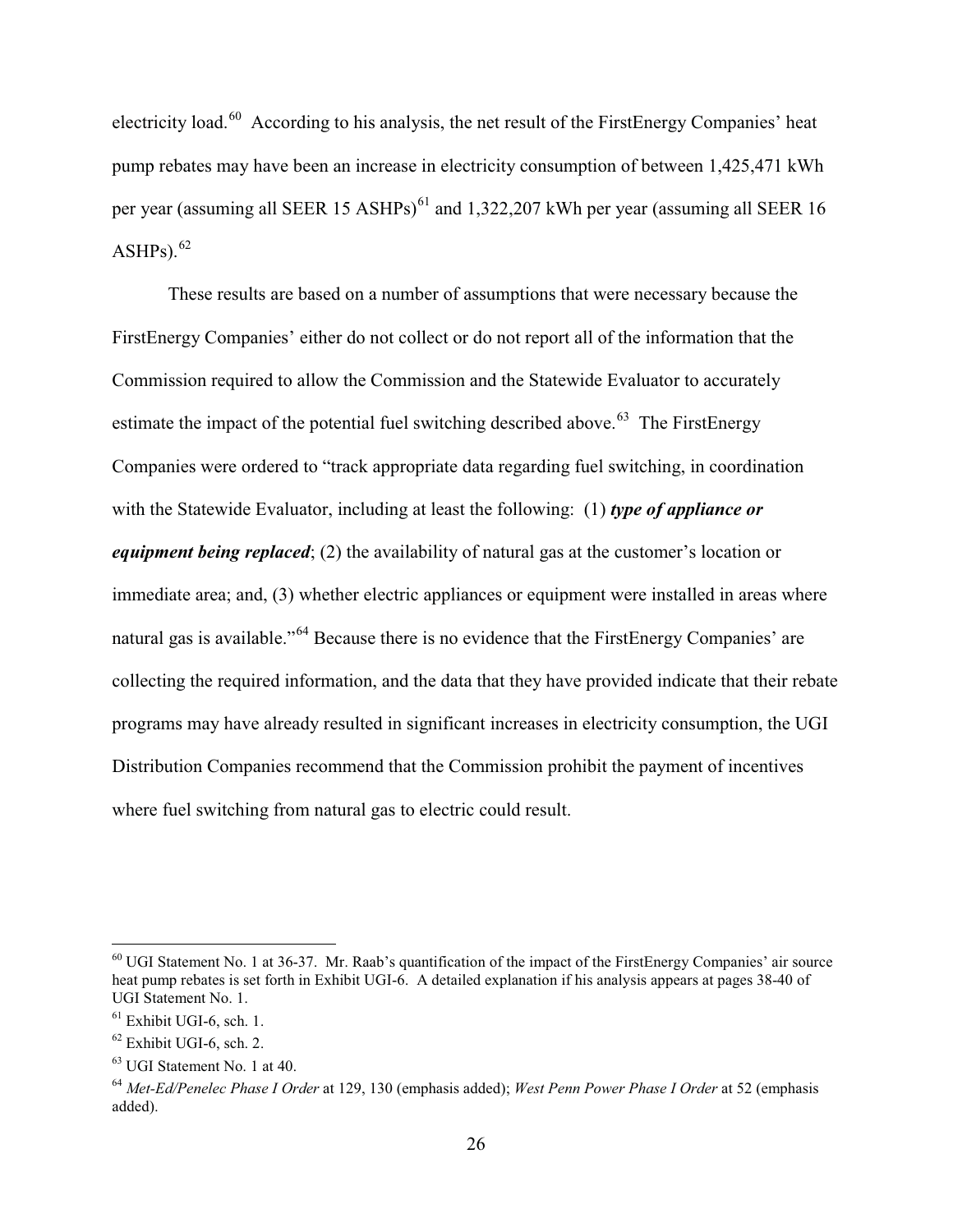### **VI. CONCLUSION**

For all of the foregoing reasons, the UGI Distribution Companies respectfully request

that the Commission disapprove the FirstEnergy Companies' EEC Plans as filed and direct Met-

Ed, Penelec and West Penn to incorporate UGI's recommended modifications into their

respective revised plans.

# **VII. PROPOSED ORDERING PARAGRAPHS**

IT IS ORDERED that the EEC Plans of Met-Ed, Penelec and West Penn, as filed, are hereby DISAPPROVED, for the reasons stated above; and

#### IT IS FURTHER ORDERED:

- 1. That Met-Ed, Penelec and West Penn shall modify their EEC Plans to provide the same incentive as proposed for efficient water heating measures to every customer who installs a natural gas water heater with an energy factor (EF) greater than 67%, the efficiency of an Energy Star® natural gas water heater.
- 2. That Met-Ed, Penelec and West Penn shall modify their EEC Plans to provide in lieu of, or as an alternative to, the ASHP measure: (a) an incentive payment of \$1,400 to every residential customer who installs a natural gas furnace with an annual fuel use efficiency (AFUE) greater than 95% and a SEER 15 electric central air conditioning unit; and (b) an incentive payment of \$2,500 to every residential customer who installs a natural gas furnace with an AFUE greater than 95% and a SEER 16 electric central air conditioning unit. Met-Ed, Penelec and West Penn shall accommodate this modification by (a) lowering participant levels, (b) funding the same participant levels by a reduction in funding to measures with lower cost effectiveness than those proposed by UGI, (c) funding through the use of eliminated ground source heat pump program budget funds, or (d) a combination of (a), (b) and (c).
- 3. That Met-Ed, Penelec and West Penn shall modify their EEC Plans to eliminate the payment of incentives to promote ground source heat pump installations.
- 4. That Met-Ed, Penelec and West Penn shall modify their EEC Plans to prohibit the payment of incentives where fuel switching from natural gas to electric could result.